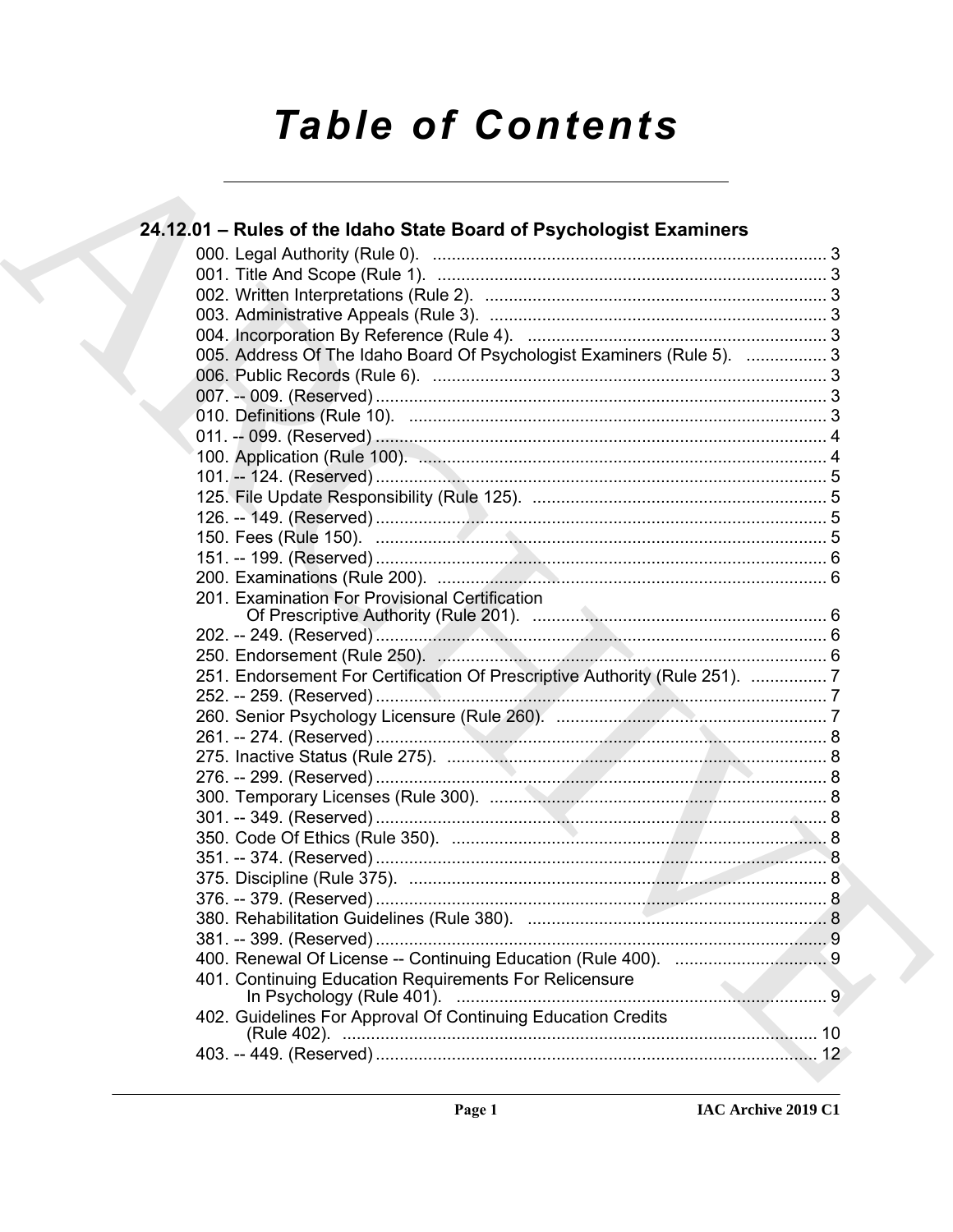|  | 450. Guidelines For Use Of Service Extenders                    |  |
|--|-----------------------------------------------------------------|--|
|  |                                                                 |  |
|  |                                                                 |  |
|  | 500. Educational And Credentialing Requirements                 |  |
|  |                                                                 |  |
|  |                                                                 |  |
|  |                                                                 |  |
|  |                                                                 |  |
|  | 600. Guidelines For The Supervision In The Education            |  |
|  |                                                                 |  |
|  |                                                                 |  |
|  | 625. Employment Of Unlicensed, Non-Exempt Individuals           |  |
|  |                                                                 |  |
|  |                                                                 |  |
|  |                                                                 |  |
|  |                                                                 |  |
|  | 700. Qualifications For Provisional Certification               |  |
|  |                                                                 |  |
|  | 701. Supervised Practice Of Provisional Certification Holder    |  |
|  | 702. Qualifications To Prescribe For Pediatric                  |  |
|  |                                                                 |  |
|  |                                                                 |  |
|  | 710. Qualifications For Certification Of Prescriptive Authority |  |
|  |                                                                 |  |
|  |                                                                 |  |
|  | 720. Standards Of Practice For Prescriptive Authority           |  |
|  |                                                                 |  |
|  |                                                                 |  |
|  |                                                                 |  |
|  |                                                                 |  |
|  |                                                                 |  |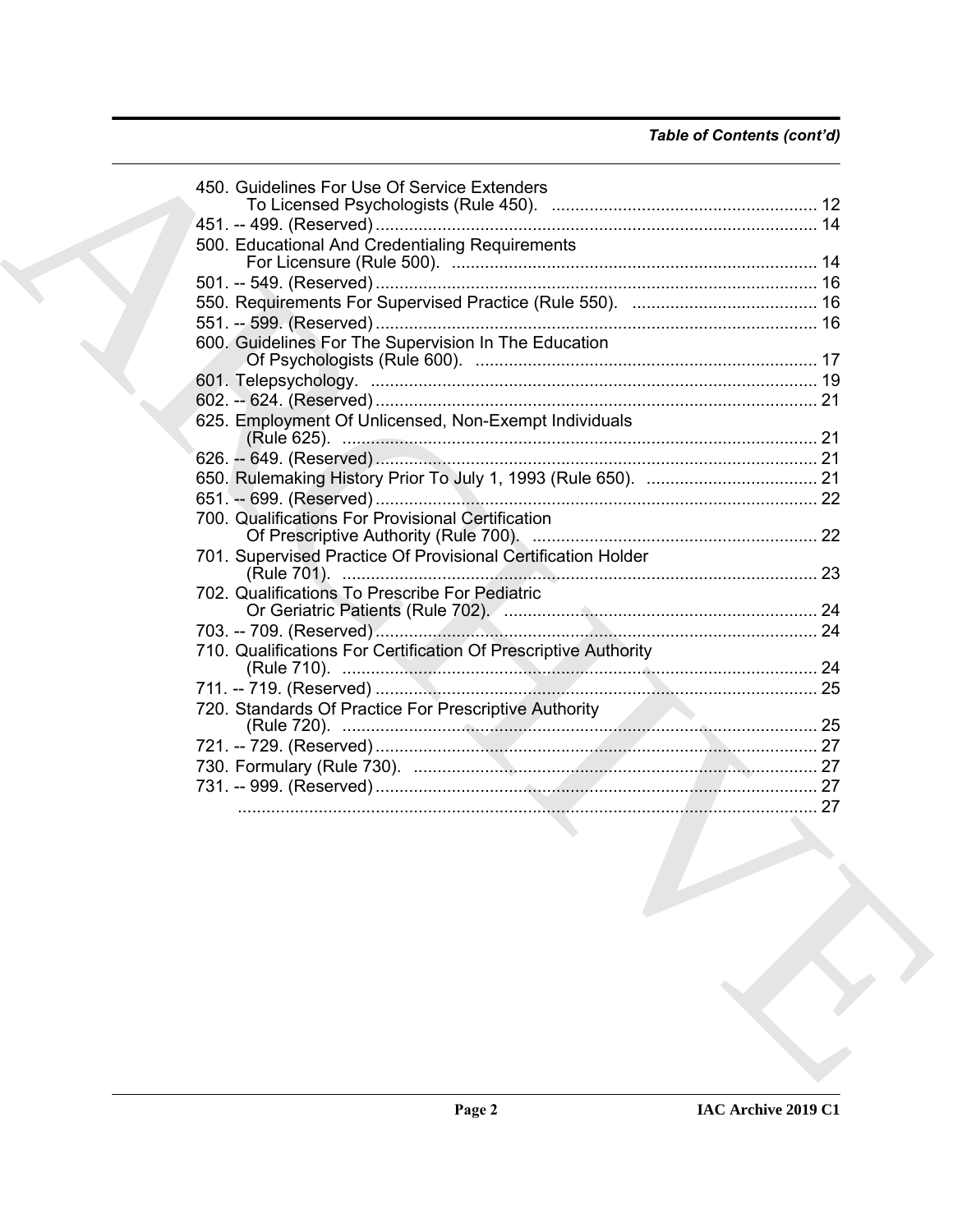#### **IDAPA 24 TITLE 12 CHAPTER 01**

#### <span id="page-2-18"></span><span id="page-2-0"></span>**24.12.01 – RULES OF THE IDAHO STATE BOARD OF PSYCHOLOGIST EXAMINERS**

#### <span id="page-2-1"></span>**000. LEGAL AUTHORITY (RULE 0).**

These rules are hereby prescribed and established pursuant to the authority vested in the Idaho State Board of Psychologist Examiners by the provisions of Section 54-2305, Idaho Code. (7-1-93)

#### <span id="page-2-20"></span><span id="page-2-2"></span>**001. TITLE AND SCOPE (RULE 1).**

These rules shall be cited as IDAPA 24.12.01, "Rules of the Idaho State Board of Psychologist Examiners." (7-1-93)

#### <span id="page-2-21"></span><span id="page-2-3"></span>**002. WRITTEN INTERPRETATIONS (RULE 2).**

The Board may have written statements that pertain to the interpretation of the rules of this chapter. Such interpretations, if any, are available for public inspection and copying at cost in the main office of the Bureau of Occupational Licenses. (3-15-02) Occupational Licenses.

#### <span id="page-2-11"></span><span id="page-2-4"></span>**003. ADMINISTRATIVE APPEALS (RULE 3).**

Administrative appeals shall be governed by the Administrative Procedure Act, Title 67, Chapter 52, Idaho Code.

(3-15-02)

#### <span id="page-2-17"></span><span id="page-2-5"></span>**004. INCORPORATION BY REFERENCE (RULE 4).**

The document titled "Ethical Principles of Psychologists and Code of Conduct," published by the American Psychological Association and dated June 1, 2003 with the 2010 amendments effective June 1, 2010, as referenced in Section 350, is herein incorporated by reference and is available from the Board's office and on the Board web site.

 $(3-24-16)$ 

#### <span id="page-2-10"></span><span id="page-2-6"></span>**005. ADDRESS OF THE IDAHO BOARD OF PSYCHOLOGIST EXAMINERS (RULE 5).**

**CHAPTER OF**<br> **CHAPTER OF THE DAND STATE BOARD OF PSYCHOLOGIST EXAMINERS**<br> **CHAPTER OF THE AND TOWELLY (BULLE B)**<br>
THE LAND SCOPE (BULLE B), the chapter of the maintive vessel is the Islam Scan Towell (Fig. 1991)<br> **CHAPTE** The office of the Board of Psychologist Examiners is located within the Bureau of Occupational Licenses, 700 W. State Street, Boise, Idaho 83702. The Bureau is open between the hours of 8:00 a.m. and 5:00 p.m. each day except Saturdays, Sundays and holidays. The telephone number of the Board is (208) 334-3233. The Board's fax number is (208) 334-3945. The Board's e-mail address is  $psy@ibol.idaho.gov$ . The Board's official website is http://<br>www.ibol.idaho.gov. (3-29-10) www.ibol.idaho.gov.

#### <span id="page-2-19"></span><span id="page-2-7"></span>**006. PUBLIC RECORDS (RULE 6).**

The records associated with the Board of Psychologist Examiners are subject to the provisions of the Idaho Public Records Act. Title 74, Chapter 1, Idaho Code. (3-15-02)

#### <span id="page-2-8"></span>**007. -- 009. (RESERVED)**

#### <span id="page-2-12"></span><span id="page-2-9"></span>**010. DEFINITIONS (RULE 10).**

<span id="page-2-13"></span>**01. Board**. The Idaho State Board of Psychologist Examiners as prescribed in Section 54-2301, Idaho Code. (7-1-93)

<span id="page-2-14"></span>**02. Bureau**. The Bureau means the Bureau of Occupational Licenses, as prescribed in Sections 54-605 and 67-2602, Idaho Code. (3-15-02)

<span id="page-2-15"></span>**03. Certificate of Professional Qualification**. A certificate of professional qualification shall mean the certificate of professional qualification granted to a psychologist by the Association of State and Provincial Psychology Boards. (3-15-02)

<span id="page-2-16"></span>**04. Collaboration or Collaborative Relationship**. Collaboration or collaborative relationship means a cooperative working relationship between a prescribing psychologist and a licensed medical provider in the provision of patient care, including cooperation in the management and delivery of physical and mental health care, to ensure optimal patient care. (4-1-19)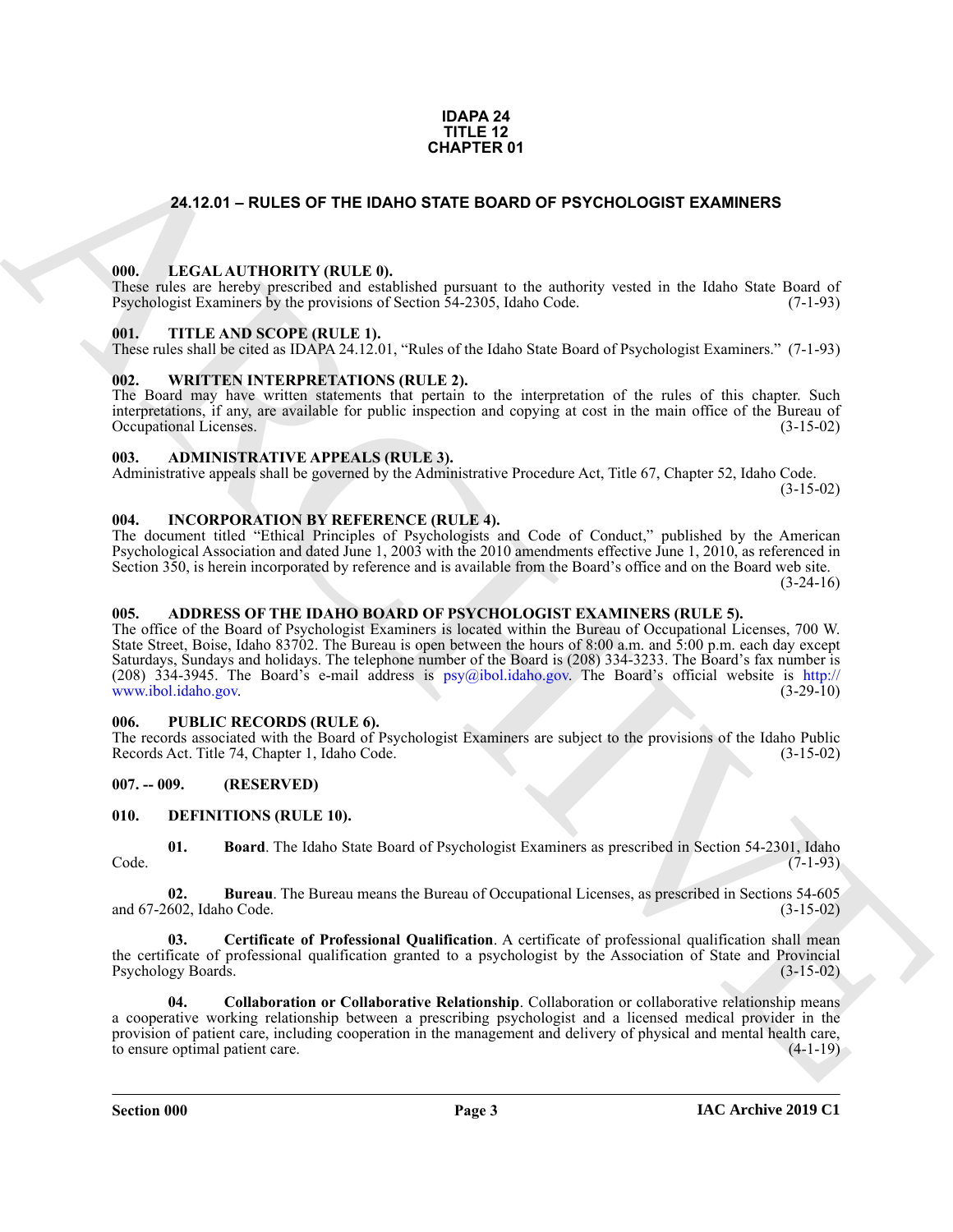**05.** Controlled Substance. Any substance defined, enumerated, or included in federal or state statute tions 21 C.F.R. 1308.11-15 or article II, chapter 27, Title 37, Idaho Code. (4-1-19) or regulations 21 C.F.R. 1308.11-15 or article II, chapter 27, Title 37, Idaho Code.

<span id="page-3-9"></span><span id="page-3-8"></span>**06. Drug**. Drug has the same meaning as defined in Section 37-2701, Idaho Code. (4-1-19)

<span id="page-3-11"></span><span id="page-3-10"></span>**07. Geriatric Patient**. A person sixty-five (65) years of age or older. (4-1-19)

**08. Licensed Medical Provider**. A physician or physician assistant licensed pursuant to chapter 18, title 54, Idaho Code, or an advanced practice registered nurse licensed pursuant to chapter 14, title 54, Idaho Code.

(4-1-19)

<span id="page-3-13"></span><span id="page-3-12"></span>**09. Medication**. Medication has the same meaning as drug. (4-1-19)

Biorcean Conception III Conception Conception Conception Conception Conception Conception Conception Conception Conception Conception Conception Conception Conception Conception Conception Conception Conception Conception **10. Mental, Nervous, Emotional, Behavioral, Substance Abuse, and Cognitive Disorders**. Disorders, illnesses, or diseases listed in either the most recent edition of the Diagnostic and Statistical Manual of Mental Disorders published by the American Psychiatric Association or those listed in the International Classification of Diseases published by the World Health Organization. (4-1-19) of Diseases published by the World Health Organization.

<span id="page-3-16"></span><span id="page-3-15"></span><span id="page-3-14"></span>**11. Pediatric Patient**. A person seventeen (17) years of age or younger. (4-1-19)

**12. Prescribing Psychologist**. A person who holds a license to practice psychology issued by the Board and who holds a Certification or Provisional Certification of Prescriptive Authority issued by the Board under<br>Sections 54-2317, 54-2318, 54-2319, Idaho Code, and these rules. (4-1-19) Sections 54-2317, 54-2318, 54-2319, Idaho Code, and these rules.

**13. Supervising Physician**. A board-certified psychiatrist, neurologist, or other physician with specialized training and experience in the management of psychotropic medication and who is licensed under chapter 18, title 54, Idaho Code, or an equivalent licensing provision of the law of a state adjoining Idaho. (4-1-19)

#### <span id="page-3-0"></span>**011. -- 099. (RESERVED)**

#### <span id="page-3-2"></span><span id="page-3-1"></span>**100. APPLICATION (RULE 100).**

<span id="page-3-5"></span>**01. Filing an Application**. Applicants for licensure or certification or provisional certification of prescriptive authority shall submit a complete application, verified under oath, to the Board at its official address. The application shall be on the forms approved by the Board and submitted together with the appropriate fee(s) and supporting documentation.  $(4-1-19)$ supporting documentation.

<span id="page-3-7"></span>**02. Supporting Documents**. The applicant must provide or facilitate the provision of any supporting third party documents that may be required under the qualifications for the license being sought.  $(4-1-19)$ 

**a.** Any third party documents, including letters of reference, must be received by the Board directly from the third party.  $(4-1-19)$ 

**b.** One (1) of the two (2) years of supervised experience as required by Section 2307(b), Idaho Code, for initial licensure may be pre-doctoral. The second year must be post-doctoral work under appropriate supervision and must be verified by the appropriate supervisor. (4-1-19) and must be verified by the appropriate supervisor.

<span id="page-3-4"></span>**03. Applications Must Be Complete**. Applications shall not be considered complete until all required information, documents, and fees are received by the Board. An application shall not be considered complete until the required degree $(s)$  has been conferred upon the applicant.

<span id="page-3-3"></span>**04. Application Deadline Date**. Applications for licensure or certification or provisional certification of prescriptive authority received fewer than thirty (30) days prior to a Board meeting may be held over to the next regular board meeting. (4-1-19)

<span id="page-3-6"></span>Lack of Activity. If an applicant fails to respond to a Board request or an application has been on file with the Board for a period in excess of five (5) years, the application on file with the Board will be deemed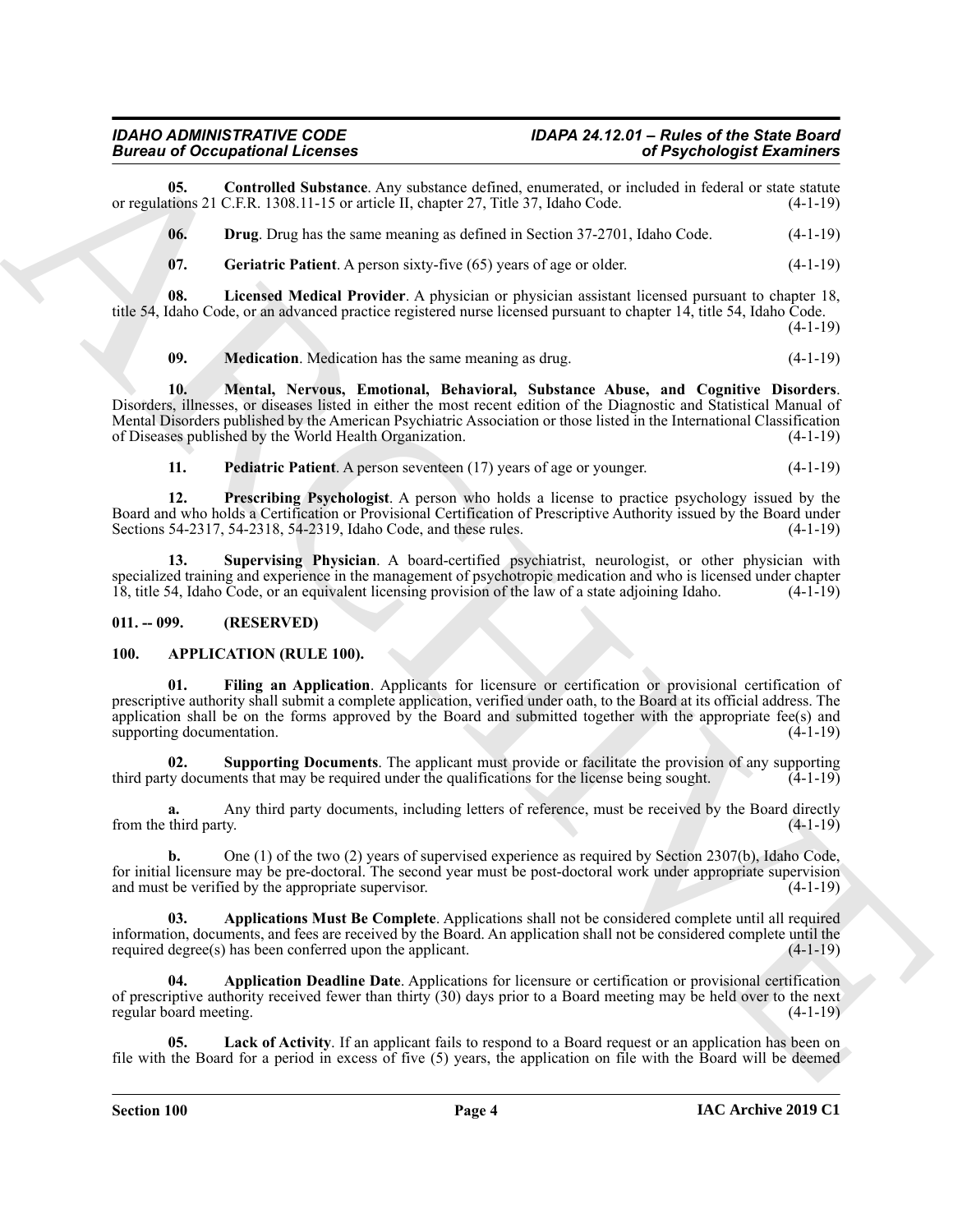denied and will be terminated upon a thirty (30) day written notice, unless good cause is demonstrated to the Board.  $(4-1-19)$ 

#### <span id="page-4-0"></span>**101. -- 124. (RESERVED)**

#### <span id="page-4-18"></span><span id="page-4-1"></span>**125. FILE UPDATE RESPONSIBILITY (RULE 125).**

**Example 20** Conceptions I Leonards and the specific and the specific desired in the specific state of the specific of the specific state of the specific state of the specific state of the specific state of the specific s The licensure applicant or any person licensed by the Board is responsible for keeping his or her file updated. All substantive changes in professional status must be reported to the Board in writing within ninety (90) days. Substantive changes would include any criminal charges or convictions of felonies or misdemeanors other than traffic violations; administrative adjudicative proceedings against the applicant or psychologist in other states or jurisdictions; adjudicated ethics violations or other sanctions levied against the applicant or psychologist by a professional association or specialty association related to the practice of psychology; any civil proceedings adjudicated against the applicant or psychologist that is clearly related to the practice of psychology. This file update requirement also applies to other material changes in the manner in which the applicant or psychologist is represented to the public, such as name changes. (5-8-09)

#### <span id="page-4-2"></span>**126. -- 149. (RESERVED)**

#### <span id="page-4-3"></span>**150. FEES (RULE 150).**

<span id="page-4-14"></span><span id="page-4-7"></span><span id="page-4-5"></span><span id="page-4-4"></span>**01.** Annual Renewal Fee. Annual renewal fee -- two hundred fifty dollars (\$250). (3-24-16)

**02. Annual Renewal Fee for Inactive License**. Annual renewal fee - one hundred twenty-five dollars  $(3-24-16)$ 

**03. Original Application Fee For Licensure by Exam**. Application fee - one hundred fifty dollars  $(3-24-16)$ 

<span id="page-4-13"></span>**04. Original Application Fee For Licensure by Endorsement/Senior Psychologist**. Original application fee for licensure by endorsement/senior psychologist fee - two hundred fifty dollars (\$250). (3-24-16)

<span id="page-4-15"></span>**05. Original Application Fee for Provisional Certification of Prescriptive Authority**. Original application fee for provisional certification of prescriptive authority – two hundred and fifty dollars (\$250). (4-1-19)

<span id="page-4-8"></span>**06. Annual Renewal Fee for Provisional Certification of Prescriptive Authority**. Annual renewal fee – two hundred fifty dollars (\$250). (4-1-19)

<span id="page-4-11"></span>**07. Original Application Fee for Certification of Prescriptive Authority**. Original application fee for certification of prescriptive authority – two hundred fifty dollars (\$250). (4-1-19)

<span id="page-4-6"></span>**08. Annual Renewal Fee for Certification of Prescriptive Authority**. Annual renewal fee – two hundred fifty dollars (\$250). (4-1-19)

**09. Original Application Fee For Certification of Prescriptive Authority by Endorsement**. Original application fee for certification of prescriptive authority by endorsement – two hundred fifty dollars (\$250).  $(4-1-19)$ 

<span id="page-4-17"></span><span id="page-4-12"></span>**10. Service Extender Application Fee**. Application fee - one hundred dollars (\$100). (3-19-07)

<span id="page-4-16"></span><span id="page-4-10"></span><span id="page-4-9"></span>**11. Service Extender Annual Renewal Fee**. Annual renewal fee - one hundred dollars (\$100).  $(3-19-07)$ 

**12. Examination and Reexamination Fee**. Examination and reexamination fees are those charged by the national examining entity plus a processing fee of twenty-five dollars  $(\$25)$ .  $(5\text{-}3\text{-}03)$ 

**13. Examination and Reexamination in Addition to Application Fee**. The examination or reexamination fee are in addition to the application fee and must accompany the application. (3-19-07)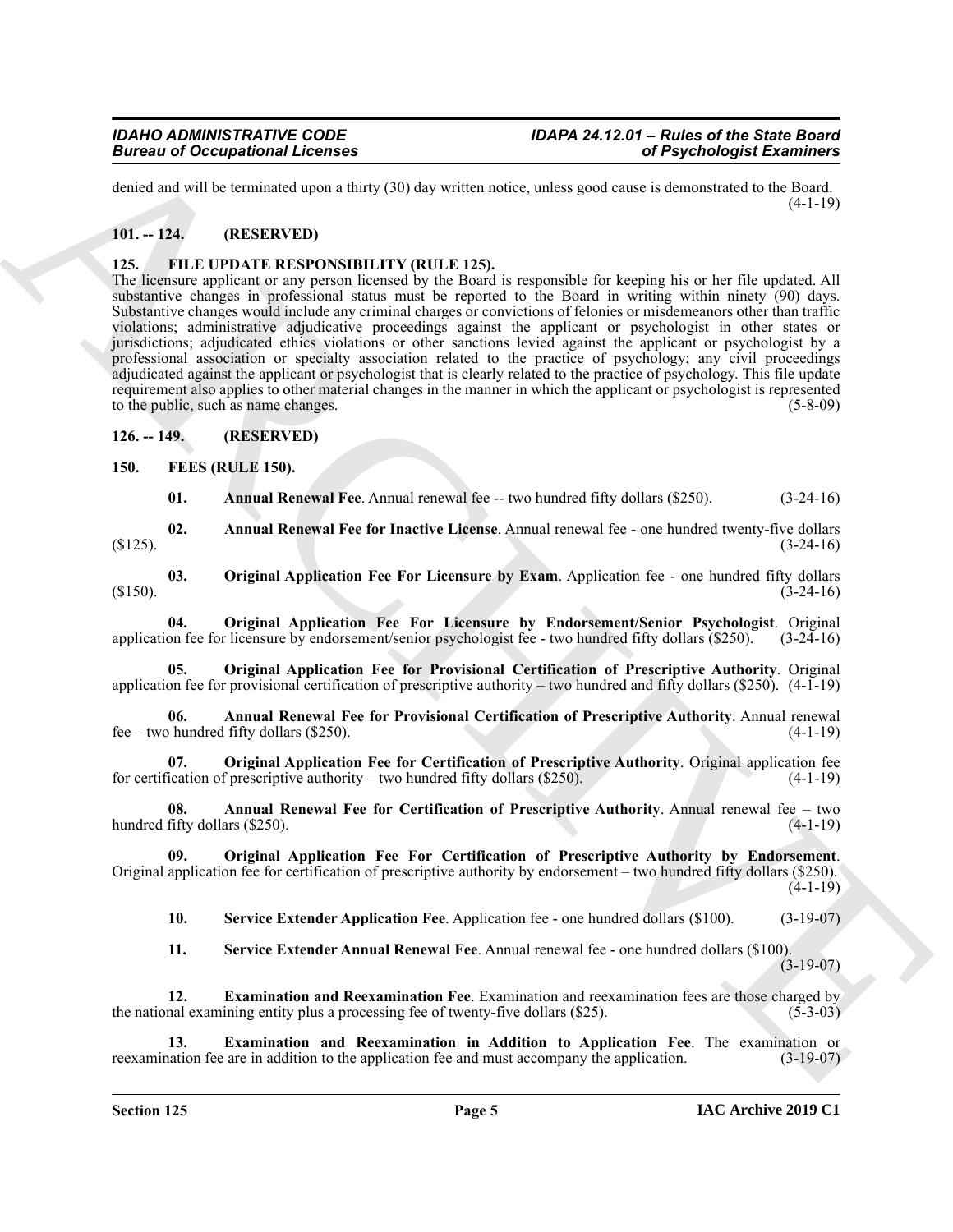<span id="page-5-19"></span><span id="page-5-18"></span>**14. Reinstatement Fee**. Reinstatement fee is as provided in Section 67-2614, Idaho Code. (3-24-16)

<span id="page-5-17"></span><span id="page-5-12"></span>**15. Fees are Non-Refundable**. All fees are non-refundable. (3-29-10)

#### <span id="page-5-0"></span>**151. -- 199. (RESERVED)**

#### <span id="page-5-1"></span>**200. EXAMINATIONS (RULE 200).**

**01. Written Exam Required**. The Board will require a written examination of applicants. The written examination will be the National Examination for Professional Practice In Psychology (EPPP). (3-20-04)

<span id="page-5-14"></span>**02. Passing Score**. The Board has determined that a passing score on the EPPP shall be a raw score of one hundred forty (140) or, for examinations after April 1, 2001, a scaled score of five hundred (500) for licensure.  $(3-20-04)$ 

<span id="page-5-15"></span><span id="page-5-13"></span>**03. Time and Place of Exam**. The examination will be conducted at a time and place specified by the administrator of the national examination for professional practice in psychology (EPPP). (5-8-09)

**Example 20 Contained Propose Cancel and C** is a provided in Section 6.9.241. Although Examines C.<br>
14. **Remarkaans Provide ALE (context provide)** is expected by the section of Proposition C-24-16)<br>
15. **Provide Solutio 04. Failure of Exam**. The first time the examination is failed the applicant may take it again the next time it is given upon application and payment of fees. If the examination has been failed twice, the individual must wait at least one (1) year and petition the Board for approval to take the examination the third time. The petition shall include evidence satisfactory to the Board that the applicant has taken additional study in the field of Psychology before approval will be granted. (5-8-09) (5-8-09)

<span id="page-5-16"></span>**05.** Waiver of Exam. Upon application, the examination may be waived to an applicant who is a in good standing of the American Board of Professional Psychology. (3-20-04) diplomat in good standing of the American Board of Professional Psychology.

#### <span id="page-5-8"></span><span id="page-5-2"></span>**201. EXAMINATION FOR PROVISIONAL CERTIFICATION OF PRESCRIPTIVE AUTHORITY (RULE 201).**

The approved examination for provisional certification of prescriptive authority shall be the Psychopharmacology Examination for Psychologists (PEP). (4-1-19)

<span id="page-5-10"></span>**01. Passing Score**. A passing score will be determined by the Association of State and Provincial Psychology Boards (ASPPB).

<span id="page-5-9"></span>**02. Date of Exam**. The passage of the exam may have occurred prior to the effective date of these rules. (4-1-19)

<span id="page-5-11"></span>**03.** Time and Place of Exam. The examination will be conducted at a time and place specified by the rator of the PEP. (4-1-19) administrator of the PEP.

<span id="page-5-3"></span>**202. -- 249. (RESERVED)**

#### <span id="page-5-5"></span><span id="page-5-4"></span>**250. ENDORSEMENT (RULE 250).**

**01. Eligibility for Endorsement**. An applicant who is in possession of a valid statutory license or statutory certificate from another state or Canada may apply for licensing under the endorsement section of this law.  $(3-15-02)$ 

<span id="page-5-7"></span><span id="page-5-6"></span>**02. Requirements for Endorsement**. An applicant under the endorsement section shall have:

(3-15-02)

- **a.** A valid psychology license or certificate issued by the regulatory entity of another jurisdiction; and (3-15-02)
- **b.** A current certificate of professional qualification in Psychology as defined in these rules; or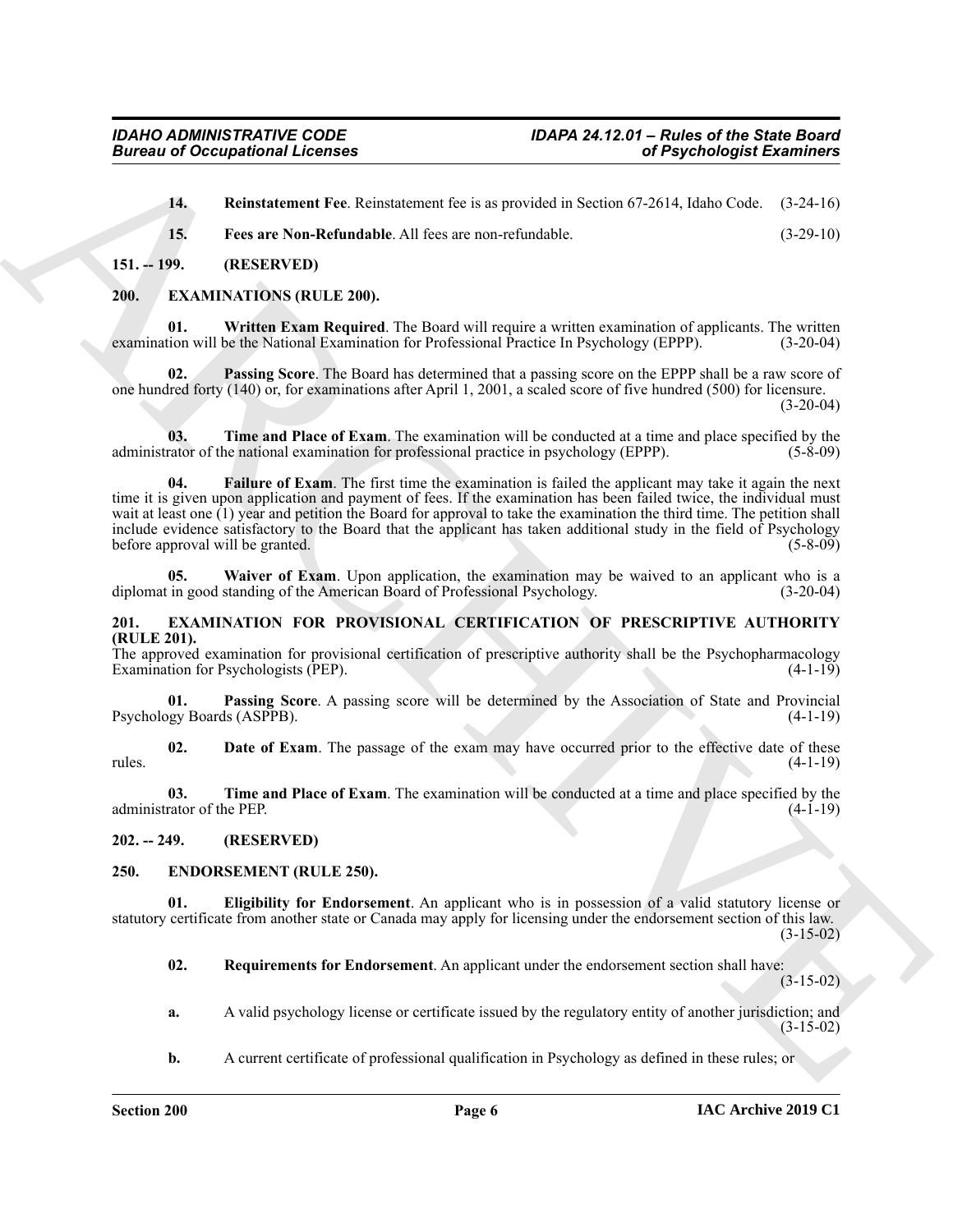(3-15-02)

**c.** A registration with the National Register of Health Service Providers in Psychology; or (3-29-10)

**d.** A certification by American Board of Professional Psychology; or (3-29-10)

**e.** Graduated from an accredited college or university with a doctoral degree in psychology and two (2) years of supervised experience acceptable to the Board, one (1) year of which may include a pre-doctoral practicum or internship and one (1) year of which must be post-doctoral; or (3-29-10)

**f.** Graduated from an accredited college or university with a doctoral degree in a field related to psychology, provided experience and training are acceptable to the Board; and (3-29-10)

**g.** A record of practicing Psychology at the independent level for the five (5) years of the last seven (7) years immediately prior to application; and (3-24-16)

<span id="page-6-3"></span>**h.** A history of no disciplinary action in any jurisdiction. (3-15-02)

#### <span id="page-6-0"></span>**251. ENDORSEMENT FOR CERTIFICATION OF PRESCRIPTIVE AUTHORITY (RULE 251).**

The Board may grant a provisional certification or certification of prescriptive authority by endorsement to an applicant who completes an application as set forth in Section 100 of these rules, pays the required fee, and meets the following requirements: (4-1-19) following requirements:

**01. Holds a Current License**. The applicant must be the holder of a current and unrestricted license to practice psychology in another state and in Idaho; (4-1-19)

#### <span id="page-6-7"></span><span id="page-6-6"></span>**02. Holds a Current Certificate of Prescriptive Authority**. (4-1-19)

**a.** The applicant must be the holder of a current and unrestricted certification of prescriptive authority from another state; or (4-1-19)

<span id="page-6-5"></span>**b.** The applicant must have training from the United States department of defense demonstration project or other similar program developed and operated by any branch of the armed forces that imposes substantially equivalent educational and training requirements as those contained in Sections 54-2317 and 54-2318, Idaho Code, and these rules.

Given to Occupational Licenses<br>
A reported over the National Reporter of Hards Nordco in Payabological Extension (2-13-21)<br>
A A reported over the National Books of The National Reporter of Hards Nordco is not all the Nati **03. Credit Toward Requirements**. In the event that an applicant has not met the requirements for certification of prescriptive authority, the Board may consider an applicant's experience in prescribing in another state as meeting a portion of the requirements necessary to qualify for provisional certification or certification of prescriptive authority in this state. In that event, the Board may require additional education, supervision, or both to satisfy the requirements to obtain a provisional certification or certification of prescriptive authority in this state.

(4-1-19)

<span id="page-6-4"></span>**04. Advisory Panel**. The Advisory Panel, as established in Section 54-2320, Idaho Code, will review the education and training of an applicant seeking certification by endorsement and advise the Board as to its sufficiency to meet the requirements for provisional certification or certification of prescriptive authority under Chapter 23, Title 54, Idaho Code, and these rules. (4-1-19)

#### <span id="page-6-1"></span>**252. -- 259. (RESERVED)**

#### <span id="page-6-8"></span><span id="page-6-2"></span>**260. SENIOR PSYCHOLOGY LICENSURE (RULE 260).**

Any person who has maintained a valid Psychology license based on a doctoral degree in the United States or Canada for a period of not less than twenty (20) years, is of good moral character, has documented practice of psychology for five (5) of the last seven (7) years, has maintained continuing education, and has not been subject to disciplinary action the last seven (7) years may apply for an Idaho psychology license under Section 54-2312A, Idaho Code.

(5-8-09)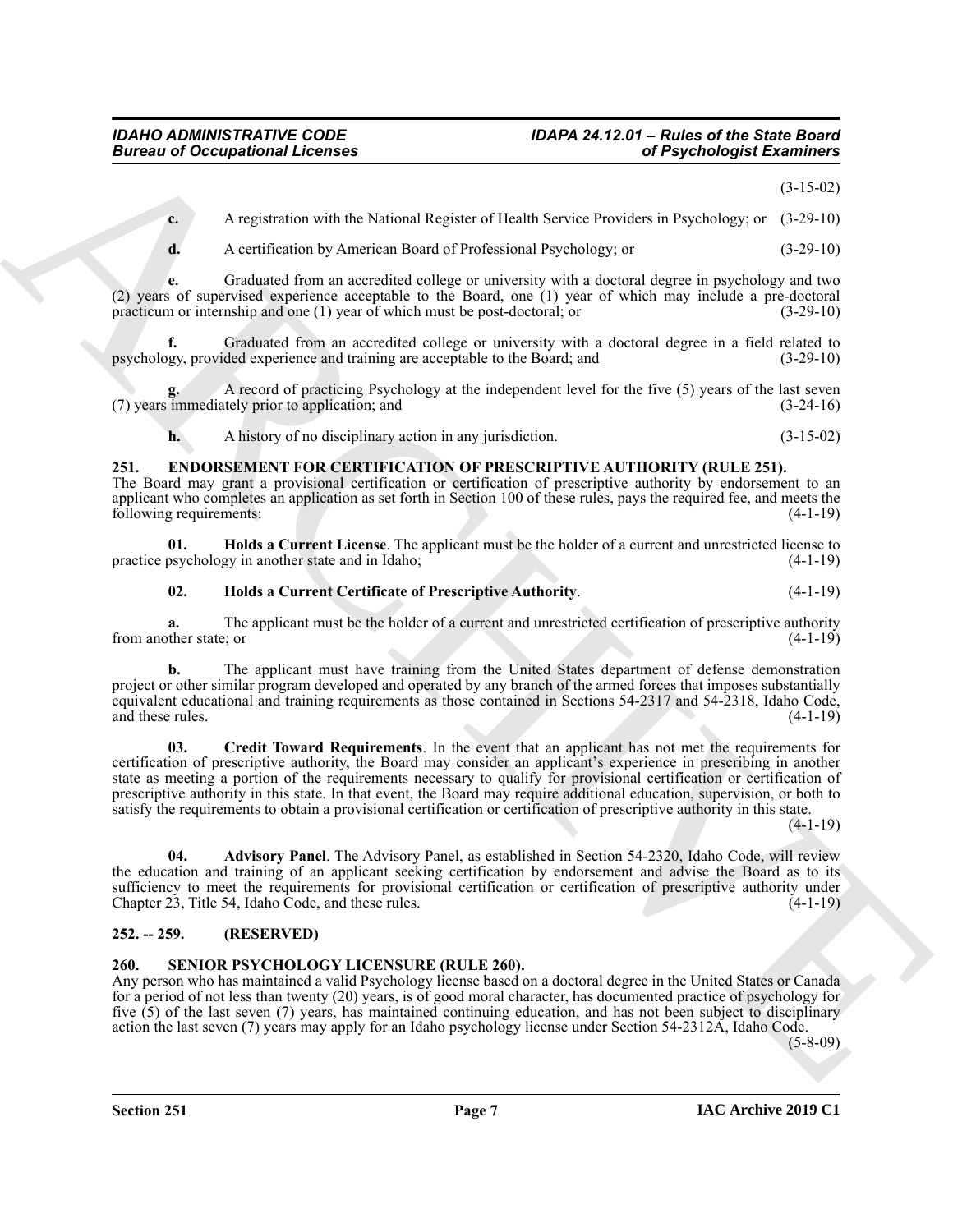#### <span id="page-7-0"></span>**261. -- 274. (RESERVED)**

#### <span id="page-7-14"></span><span id="page-7-1"></span>**275. INACTIVE STATUS (RULE 275).**

**01. Request for Inactive Status**. Persons requesting an inactive status during the renewal of their active license must submit a written request and pay the established fee. (3-29-10)

#### <span id="page-7-16"></span><span id="page-7-15"></span>**02. Inactive License Status**. (3-29-10)

**a.** All continuing education requirements will be waived for any year or portion thereof that a licensee s an inactive license and is not actively practicing or supervising in Idaho.  $(3-29-10)$ maintains an inactive license and is not actively practicing or supervising in Idaho.

**b.** Inactive license renewal notices and licenses will be marked "Inactive". (3-29-10)

**c.** When the licensees desire active status, they must show fulfillment of continuing education requirements within the previous twelve (12) months and submit a fee equivalent to the difference between the current inactive and active renewal fee. (3-29-10) current inactive and active renewal fee.

<span id="page-7-18"></span>

|  |  |  | Licensees may not practice in Idaho while on inactive status. | $(3-29-10)$ |
|--|--|--|---------------------------------------------------------------|-------------|
|--|--|--|---------------------------------------------------------------|-------------|

#### <span id="page-7-2"></span>**276. -- 299. (RESERVED)**

#### <span id="page-7-3"></span>**300. TEMPORARY LICENSES (RULE 300).**

Given to Occupational Licenses<br>
24. THE (1882-1883) The main of the state of the state of the state of the state of the state of the state of the state of the state of the state of the state of the state of the state of t Persons not licensed in this state who desire to practice psychology under the provisions of this chapter for a period not to exceed thirty (30) days within a calendar year may do so if they hold an interjurisdictional practice certificate (IPC) from the association of state and provincial psychology boards (ASPPB). As such, in order to practice temporarily under the IPC psychologists would be required to notify the Board of their intent to practice and provide documentation of their status. It is the IPC holders responsibility to contact the ASPPB to send verification of IPC status, including verification of no discipline. Persons authorized to practice under this section must hold a certification of prescriptive authority issued by the Idaho Board of Psychologist Examiners to issue a prescription.

 $(3-28-18)$ 

#### <span id="page-7-4"></span>**301. -- 349. (RESERVED)**

#### <span id="page-7-10"></span><span id="page-7-5"></span>**350. CODE OF ETHICS (RULE 350).**

All licensees shall have knowledge of the Ethical Principles of Psychologists and Code of Conduct, as published in the American Psychologist, as referenced in Section 004. (5-8-09)

#### <span id="page-7-6"></span>**351. -- 374. (RESERVED)**

#### <span id="page-7-11"></span><span id="page-7-7"></span>**375. DISCIPLINE (RULE 375).**

<span id="page-7-12"></span>**01. Civil Fine**. The Board may impose a civil fine not to exceed one thousand dollars (\$1,000) upon a licensed psychologist for each violation of Section 54-2309, Idaho Code.

<span id="page-7-13"></span>**02. Costs and Fees**. The Board may order a licensed psychologist to pay the costs and fees incurred by the Board in the investigation or prosecution of the licensee for violation of Section 54-2309, Idaho Code. (3-18-99)

#### <span id="page-7-8"></span>**376. -- 379. (RESERVED)**

#### <span id="page-7-17"></span><span id="page-7-9"></span>**380. REHABILITATION GUIDELINES (RULE 380).**

In the event of a violation of Board laws or rules, the Board, in its discretion, may implement a plan of rehabilitation. Completion of the plan may lead to consideration of submission of an application for re-licensure, the removal of suspension, or the removal of supervision requirements. In the event the licensee has not met the Board's criteria for rehabilitation, the plan may be revised, expanded, or continued depending upon the progress of the rehabilitation program. The rehabilitation guidelines listed in this Section should be considered illustrative, but not exhaustive, of the potential options available to the Board. In each instance, rehabilitation guidelines will be tailored to the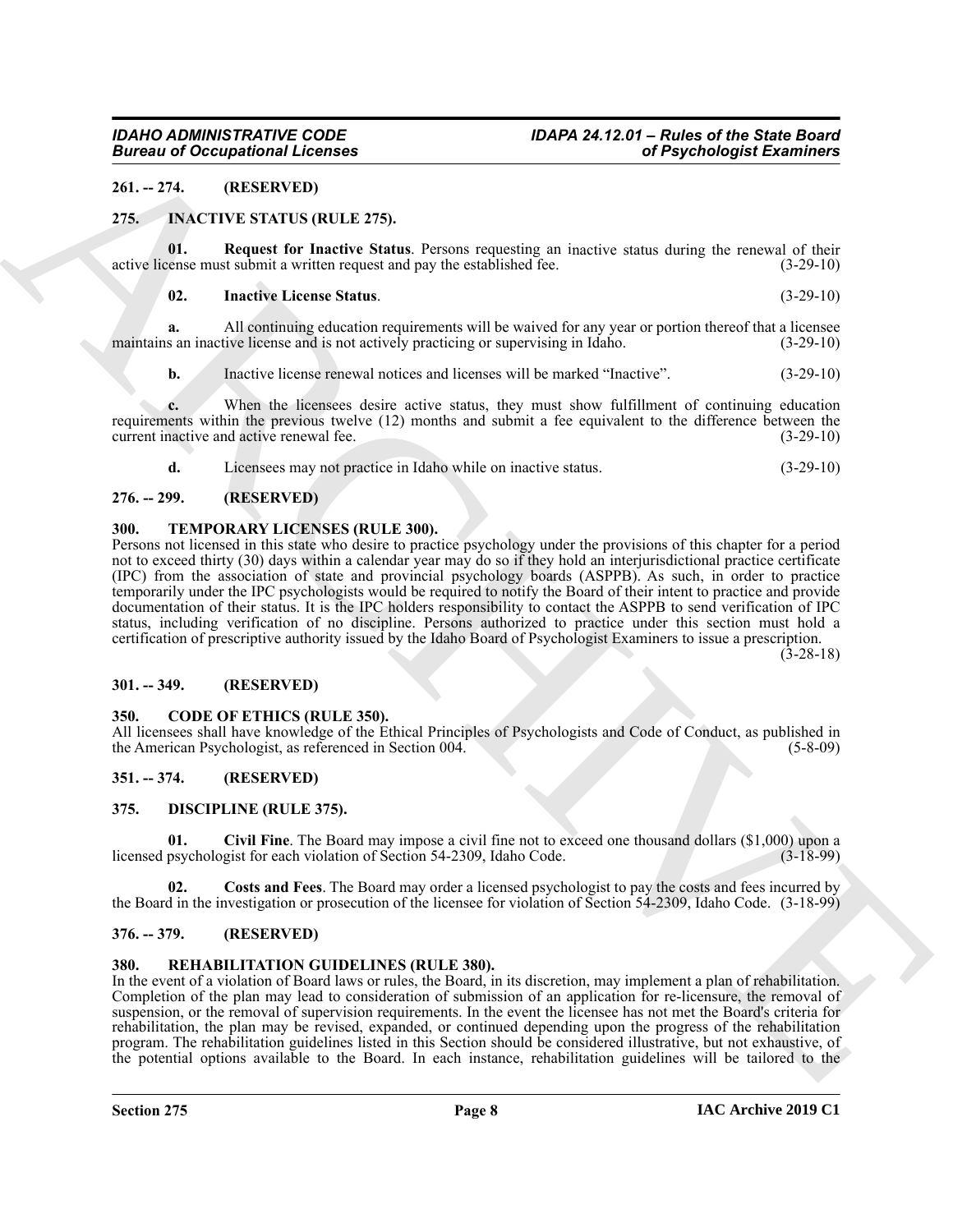### *IDAHO ADMINISTRATIVE CODE IDAPA 24.12.01 – Rules of the State Board*

individual needs of the licensee. (3-29-10)

<span id="page-8-7"></span>**01. Options in Devising Rehabilitation Program**. The Board may follow one (1) or more options in a rehabilitation program: (3-29-10) devising a rehabilitation program:

**a.** The individual may be supervised in all or selected areas of activities related to his practice as a by a licensed psychologist approved by the Board for a specified length of time. (3-29-10) licensee by a licensed psychologist approved by the Board for a specified length of time.

i. The Board may specify the focus of the supervision. (3-29-10)

ii. The Board may specify the number of hours per week required in a face-to-face supervisory  $\frac{3-29-10}{ }$ 

iii. The Board may require the supervisor to provide periodic and timely reports to the Board concerning the progress of the supervisee. (3-29-10)

<span id="page-8-6"></span>iv. Any fees for supervision time will be the responsibility of the supervisee. (3-29-10)

ARCHIVE **02. Educational Programs**. The individual may be expected to successfully complete a variety of appropriate educational programs. Appropriate educational formats may include, but are not limited to, workshops, seminars, courses in regionally accredited universities, or organized pre- or post-doctoral internship settings. Workshops or seminars that are not held in a setting of academic review (approved continuing education) need prior approval of the Board. Any course of study must be approved by the Board prior to enrollment if it is to meet the criteria of a rehabilitation plan. (3-29-10)

<span id="page-8-5"></span>

| 03. | <b>Additional Requirements.</b> The Board may require of the individual: | $(3-29-10)$ |
|-----|--------------------------------------------------------------------------|-------------|
|-----|--------------------------------------------------------------------------|-------------|

**a.** Psychodiagnostic evaluations by a psychologist approved by the Board; (3-29-10)

**b.** A physical examination that may include an alcohol and drug screen by a physician approved by the Board; (3-29-10) the Board; (3-29-10) (3-29-10)

- **c.** Psychotherapy on a regular basis from a psychologist approved by the Board;  $(3-29-10)$
- **d.** Take or retake and pass the appropriate professional examination; or (3-29-10)
- <span id="page-8-9"></span><span id="page-8-8"></span>**e.** Any other requirement that seems appropriate to the individual case. (3-29-10)

#### <span id="page-8-0"></span>**381. -- 399. (RESERVED)**

#### <span id="page-8-1"></span>**400. RENEWAL OF LICENSE -- CONTINUING EDUCATION (RULE 400).**

**01. Renewal of License**. Each person licensed under this act must renew said license annually or the license will be cancelled. Licenses shall be renewed and reinstated in accordance with the requirements of Section 67-2614, Idaho Code. (3-15-02)

<span id="page-8-10"></span>**02. Requirements for Renewal of License**. Licenses may be renewed or reinstated by payment of the required fees and by submitting certification of having satisfied the continuing education requirement. (3-15-02)

#### <span id="page-8-3"></span><span id="page-8-2"></span>**401. CONTINUING EDUCATION REQUIREMENTS FOR RELICENSURE IN PSYCHOLOGY (RULE 401).**

<span id="page-8-4"></span>**01. Number of Hours Required**. All licensed psychologists, in order to renew their license, must have accumulated twenty (20) hours per year of continuing education credits. All prescribing psychologists, in order to renew their provisional certification or certification of prescriptive authority, must have accumulated twenty (20) hours per year of continuing education credits in psychopharmacology or psychopharmacotherapy offered in accordance with Subsection 402.01 of these rules. Continuing education credits for a prescribing psychologist are in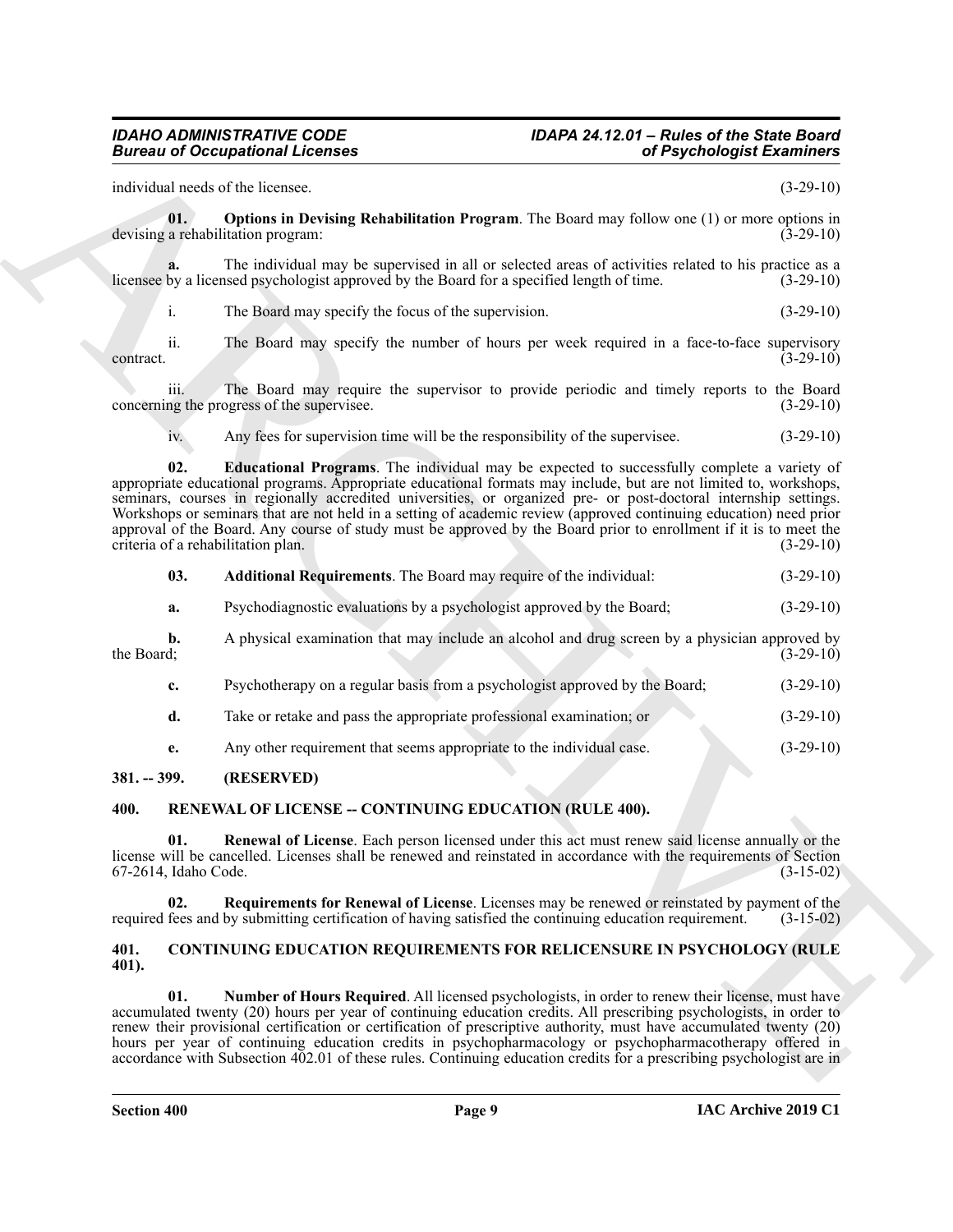## *IDAHO ADMINISTRATIVE CODE IDAPA 24.12.01 – Rules of the State Board*

Because of Occupation Heroice states and the system is the probably interest of Physiological Example, and the system is the system of the system in the system of the system is the system of the system of the system is th addition to the continuing education credits required to renew their psychologist license. At the time of renewal of the psychologists' licenses and prescribing psychologists' certifications, they will certify that they are aware of the requirements for continuing education and that they have met those requirements for the preceding year. At the time of reinstatement of a psychologist's license or a prescribing psychologist's provisional certification or certification, the psychologist shall provide proof of meeting the requirements for continuing education for the preceding year. A minimum of four (4) hours credit in ethics, standards of care, and/or review of laws pertaining to the practice of psychology is required every three (3) years. Areas covered may include practice, consultation, research, teaching, and/or supervision. These units may be used as part of the continuing education credit required.  $(4-1-19)$ 

<span id="page-9-5"></span>**02. Professional Level of Continuing Education -- Time Period Records Kept - Audit**. This continuing education experience must be at an appropriate level for professional training in psychology. The licensees have responsibility for demonstrating the relevance and adequacy of the educational experience they select. The licensees are also responsible for keeping an accurate record of their own personal continuing education hours for a period of five (5) years. A random audit may be conducted to insure compliance. (7-1-93)

<span id="page-9-4"></span>**03.** Newly Licensed Individuals. Newly licensed individuals will be considered to have satisfied the ng education requirements for the remainder of the year in which their license is granted. (7-1-93) continuing education requirements for the remainder of the year in which their license is granted.

<span id="page-9-2"></span>**04. Certificates of Satisfactory Attendance and Completion**. Certificates of satisfactory attendance and completion, cancelled checks, participant lists, transcripts from universities, letters of certification on instructor's letterhead, and other reasonably convincing proof of the submitted activities may serve as documentation when<br>persons audited are required to submit proof of continuing education. (7-1-93) persons audited are required to submit proof of continuing education.

<span id="page-9-3"></span>**05.** Licensees Who Do Not Fulfill the Continuing Education Requirements. Licensees who do not continuing education requirements may be subject to disciplinary action. (7-1-93) fulfill the continuing education requirements may be subject to disciplinary action.

<span id="page-9-1"></span>**06. Carryover of Continuing Education Hours**. Continuing education courses not claimed for CE credit in the current renewal year, may be credited for the next renewal year. A maximum of twenty (20) hours may be carried forward from the immediately preceding year. (5-3-03)

<span id="page-9-6"></span>Special Exemption. The Board has the authority to make exceptions for reasons of individual hardship including health, when certified by a medical doctor, or other good cause. The licensee must provide any information requested by the Board to assist in substantiating hardship cases. This exemption is granted at the sole discretion of the Board. Request for special exemption must be made prior to licensure renewal. (3-29-10)

#### <span id="page-9-7"></span><span id="page-9-0"></span>**402. GUIDELINES FOR APPROVAL OF CONTINUING EDUCATION CREDITS (RULE 402).**

**01. Continuing Education Credit**. Continuing education credit will be given to formally organized workshops or classes with an attendance roster and preassigned continuing education credit offered in association with or under the auspices of: (7-1-93) with or under the auspices of:

<span id="page-9-8"></span>

| a. | Regionally accredited institutions of higher education. | $(7-1-93)$ |
|----|---------------------------------------------------------|------------|
| b. | The American Psychological Association.                 | $(7-1-93)$ |
| c. | A Regional Psychological Association.                   | $(7-1-93)$ |
| d. | A State Psychological Association.                      | $(7-1-93)$ |

**e.** For prescribing psychologists, in addition to the approved organizations above, workshops or classes may be offered in association with or under the auspices of: (4-1-19)

| $\overline{1}$ . | The American Medical Association; | $(4-1-19)$ |
|------------------|-----------------------------------|------------|
| ii.              | A regional medical association;   | $(4-1-19)$ |
| iii.             | A state medical association; or   | $(4-1-19)$ |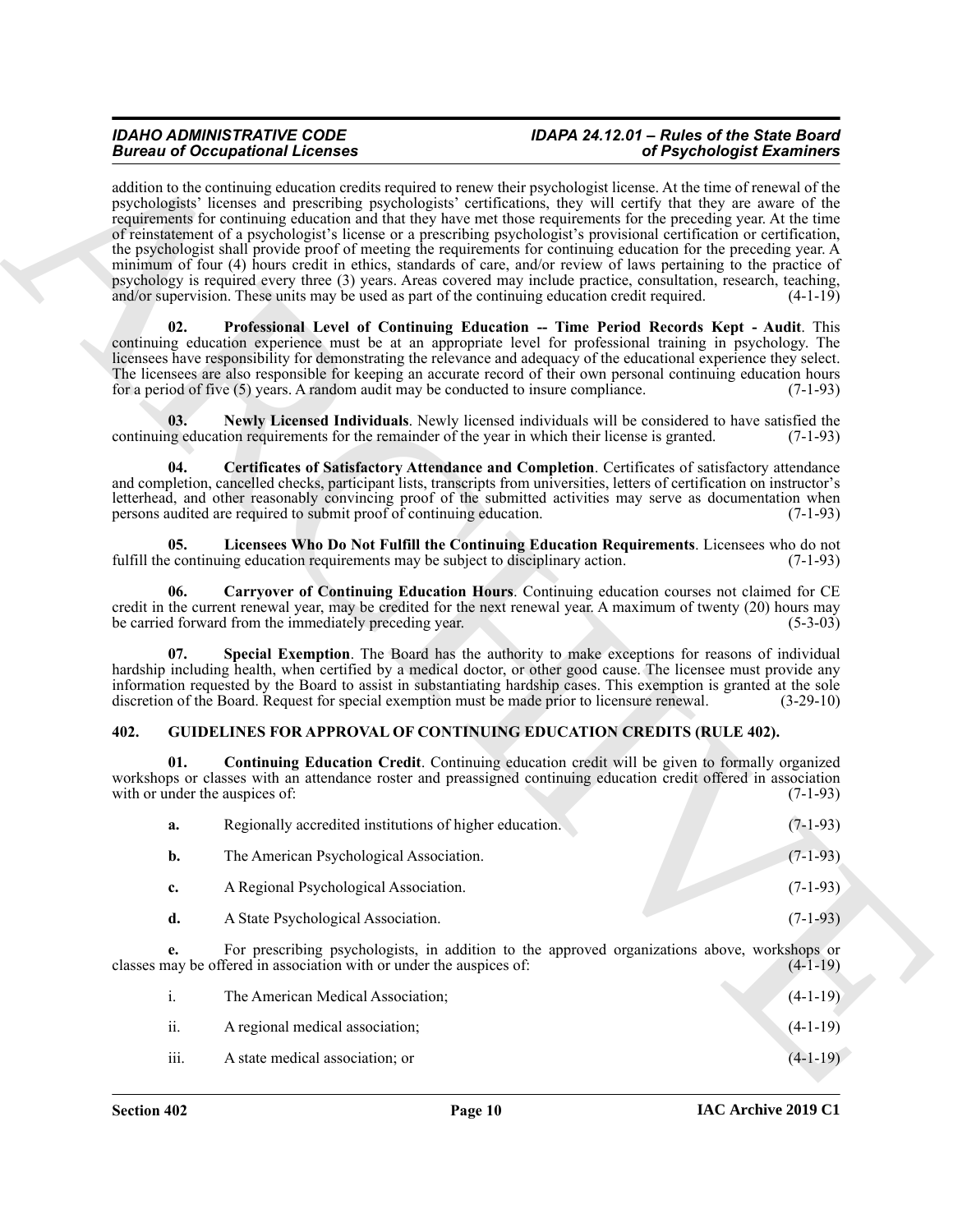iv. Offered by sponsors accredited by the Accreditation Council for Continuing Medical Education  $(ACCME)$ .  $(4-1-19)$ 

**f.** Credit will be given for the number of credit hours preauthorized by the sponsoring agency with no upper limit on the number of hours. (7-1-93)

<span id="page-10-2"></span><span id="page-10-1"></span>**02. Credit for International, National and Regional Meetings of Psychological Organizations**. Six (6) hours of continuing education credit will be allowed for documented attendance at international, national and regional meetings of psychological organizations. (7-1-93)

Given to Occupational Licenses<br>
(ACC)<sup>86</sup><sub>2</sub>. Oklevel by pynnos secredled by the Acceptation Central of Cosminang Medical Registers<br>
(ACC)<sup>86</sup><sub>2</sub>. Occupations in the piece for the main and proposed tracel to Cosminang Med **03. Credit for Other Relevant Workshops, Classes or Training Experiences**. Other relevant workshops, classes or training experiences when not offered, approved, or provided by an entity in Subsection 402.01, may receive up to six (6) hours of credit per experience provided they are conducted by a licensed or reputable psychologist or other mental health professional. Each documented hour of training experience counts as one (1) hour of continuing education experience. (4-4-13)

<span id="page-10-4"></span>**04. Presentation of Papers**. Presentation of papers at international, national, regional or state psychological or other professional associations may be counted as equivalent to six (6) hours per event. Only actual presentation time may be counted; preparation time does not qualify for credit. The licensee must provide the Board with a letter from a sponsor, host organization, or professional colleague, copy of the program, and a summary of the evaluations from the event. (3-29-10) evaluations from the event.

<span id="page-10-5"></span>**05. Self-Study, Lectures or Public or Professional Publications and Presentations**. The Board also recognizes the value of self-study, lectures or public or professional publications and presentations (including for example, in the case of the university faculty, preparation of a new course). Therefore, the Board will allow credit for six (6) hours of individual study per year. (7-1-93)

**a.** Self-Study. The reading of a publication may qualify for credit with proper documentation verifying completion. A licensee seeking credit for reading a publication must submit results from a test on the information contained within the publication. If a test is not available, the licensee must seek pre-approval of the Board. (3-29-10)

**b.** Professional publications. Publication activities are limited to articles in professional journals, a chapter in an edited book, or a published book. The licensee must provide the Board with a copy of the cover page of the article or book in which the licensee has been published. For chapters of an edited book, licensees must submit a copy of the table of contents. (3-29-10)

<span id="page-10-0"></span>**06. Board Assessment of Continuing Education Activities**. The Board of Psychologist Examiners may avail itself of help and consultation from the American Psychological Association or the Idaho Psychological Association in assessing the appropriateness of continuing education activities. (3-29-10)

<span id="page-10-3"></span>**07. On-Line Education**. A maximum of ten (10) on-line continuing education hours relevant to the of psychology may be counted during each reporting period. (3-29-10) practice of psychology may be counted during each reporting period.

**a.** Continuing education credit will be given to on-line education offered in association with or under the auspices of the organizations listed in Subsections 402.01.a. through 402.01.d. of these rules. (3-29-17)

**b.** The licensee must provide the Board with a copy of the certification, verified by the authorized signatures from the course instructors, providers, or sponsoring institution, substantiating any hours completed by the licensee. (3-29-10) licensee.  $(3-29-10)$ 

<span id="page-10-6"></span>**08. Teleconferences**. To qualify for credit, teleconferences must feature an interactive format. Interactive conferences are those that provide the opportunity for participants to communicate directly with the instructor or that have a facilitator present at the conference site. The licensee must provide the Board with a copy of the certificate, or a letter signed by course instructors, providers, or sponsoring institution, substantiating any hours attended by licensee. (4-4-13)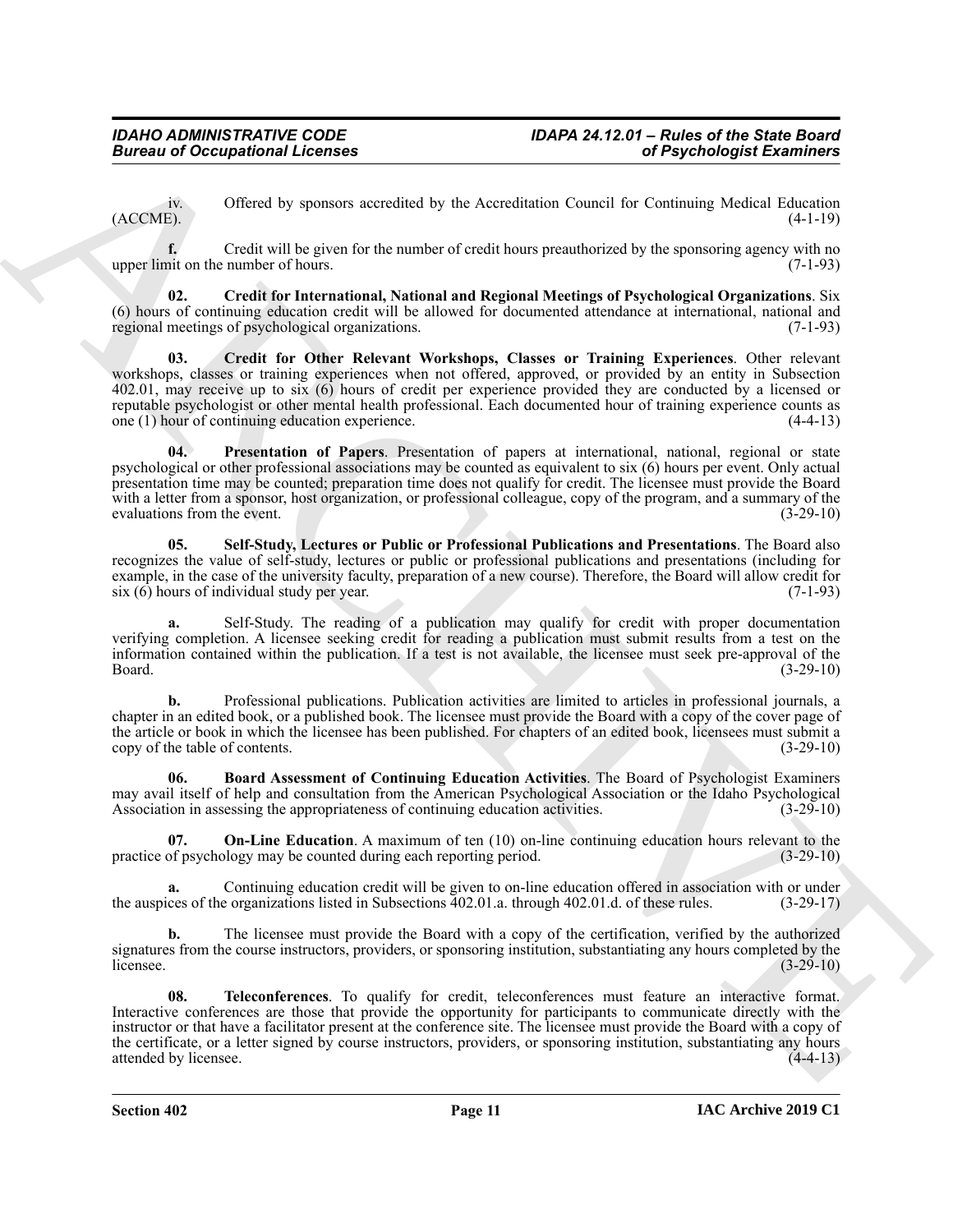**a.** When offered, approved, or provided by entities in Subsection 402.01, the number of hours that may be counted during each reporting period is not limited. (4-4-13)

**b.** When not offered, approved, or provided by an entity in Subsection 402.01, a maximum of six (6) hours may be counted during each reporting period. (4-4-13)

#### <span id="page-11-0"></span>**403. -- 449. (RESERVED)**

#### <span id="page-11-2"></span><span id="page-11-1"></span>**450. GUIDELINES FOR USE OF SERVICE EXTENDERS TO LICENSED PSYCHOLOGISTS (RULE 450).**

The Board recognizes that licensed psychologists may choose to extend their services by using service extenders. The Board provides general rules to cover all service extenders as well as specific rules to cover service extenders with different levels of training and experience. (7-1-93)

#### <span id="page-11-3"></span>**01. General Provisions for Licensed Psychologists Extending Their Services Through Others**. (7-1-93)

**a.** The licensed psychologist exercising administrative control for a service extender shall: (7-1-93)

i. Have the authority to cause termination of compensation for the service extender. (7-1-93)

ii. Have the authority to cause the suspension or removal of the service extender from his position as a service provider. (7-1-93)

**b.** The licensed psychologist exercising professional direction for a service extender shall: (7-1-93)

i. Prior to employing the service extender, formulate and provide to the Board a written supervisory plan for each service extender and obtain approval for the plan. The plan shall include provisions for supervisory sessions and chart review. If the psychologist requires tapes to be made of psychological services delivered by the service extender, then the plan shall also specify review and destruction of these tapes. The plan shall also specify the hours per calendar week that the licensed psychologist will be at the same physical location as the person extending the services of the licensed psychologist. The plan shall be accompanied by a completed application form and appropriate application fee. (3-29-17)

**Example 20** Compatible 20 Compatible 20 Compatible 20 Compatible 20 Compatible 20 Compatible 20 Compatible 20 Compatible 20 Compatible 20 Compatible 20 Compatible 20 Compatible 20 Compatible 20 Compatible 20 Compatible 2 ii. Establish and maintain a level of supervisory contact sufficient to be readily accountable in the event that professional, ethical, or legal issues are raised. For service extenders in Categories I and II, there will be a minimum of one (1) hour of face-to-face supervisory contact by a licensed psychologist with the service extender for each one (1) to twenty (20) hours of services provided by the service extender during any calendar week. At least one half  $(1/2)$  of this face-to-face supervisory contact will be conducted individually, and up to one half  $(1/2)$  of this faceto-face supervisory contact may be provided using a group format. A written record of this supervisory contact, including the type of activities conducted by the service extender, shall be maintained by the licensed psychologist. Except under unusual circumstances, the supervisory contact will occur either during the week the services are extended or during the week following. In no case will services be extended more than two (2) weeks without supervisory contact between the service extender and a licensed psychologist. For service extenders in Category III, there will be a minimum of one (1) hour of face-to-face supervisory contact by a licensed psychologist with the service extender during each calendar month that services are provided by the service extender. A written record of this supervisory contact, including the type of activities conducted by the service extender, shall be maintained by the licensed psychologist. The licensed psychologist will also be available for consultation either face-to-face, by phone, or by other means of contact on any day that services are provided by the service extender. (3-28-18) or by other means of contact on any day that services are provided by the service extender.

iii. Provide the service extender a copy of the current Ethical Standards of the American Psychological Association, and obtain a written agreement from the service extender of his intention to abide by them. (7-1-93)

**c.** Supervision of service extenders through electronic communications, including video conferencing, cannot replace face-to-face supervision. Psychologists will ensure that the service that they provide through the use of service extenders is provided according to all applicable laws and rules. (3-29-17)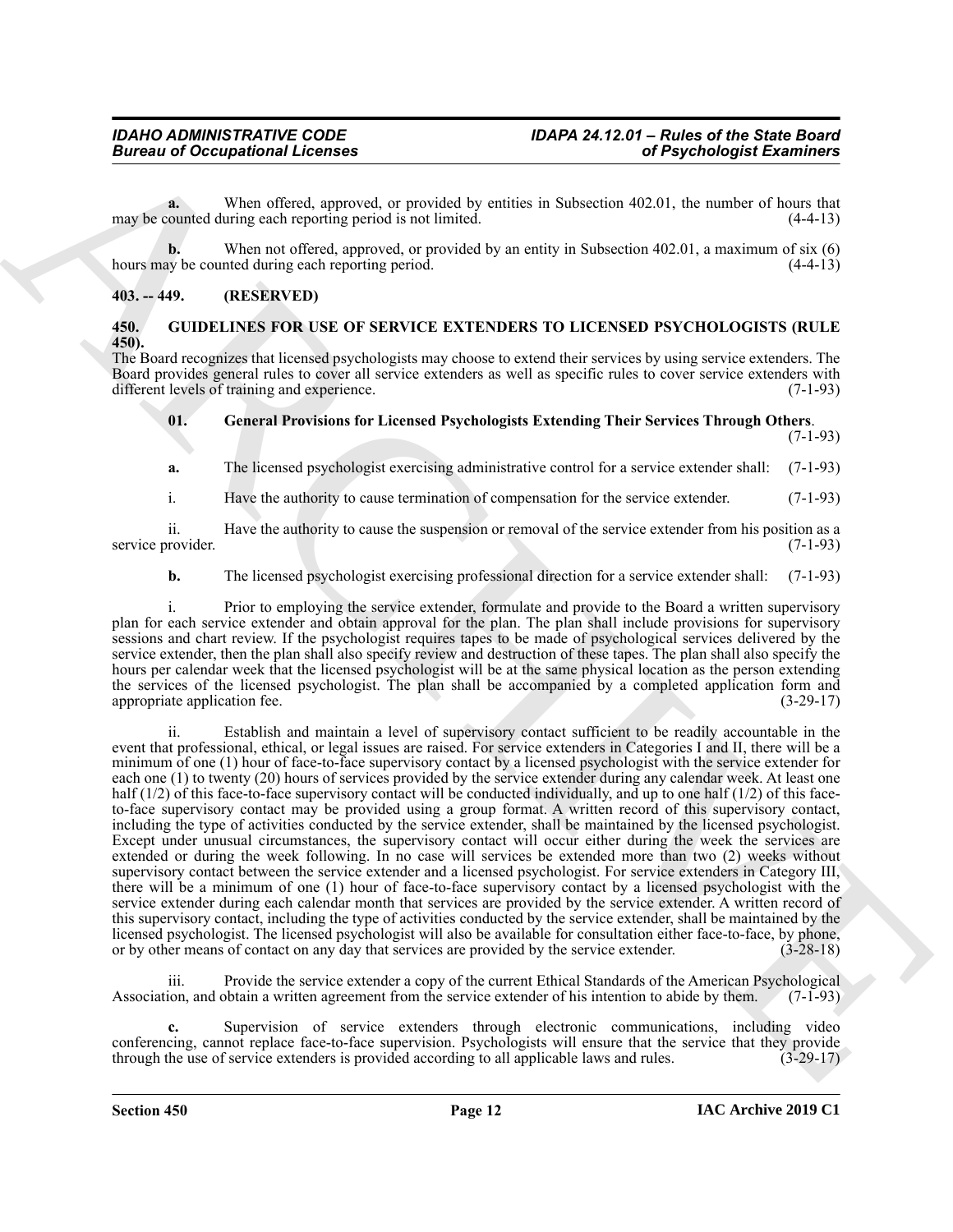#### <span id="page-12-1"></span>**02. Qualifications for Service Extenders**. (7-1-93)

**a.** Category I: A service extender will be placed in Category I if: (7-1-93)

i. The licensed psychologist wishing to employ the service extender verifies in writing to the satisfaction of the Board that the service extender holds a license issued by the state of Idaho to practice a specific profession, and that the issuance of that license requires the licensee hold a master's degree or its equivalent as determined by the Board; or (7-1-93)

ii. The service extender meets the criteria for Category II specified below and the licensed psychologist wishing to employ the service extender verifies in writing to the satisfaction of the Board that the service extender has satisfactorily functioned as a service extender to one (1) or more licensed psychologist for at least twenty (20) hours per calendar week over a period totaling two hundred sixty (260) weeks. (7-1-93)

**b.** Category II: A service extender will be placed in Category II if the licensed psychologist wishing to employ the service extender verifies in writing to the satisfaction of the Board that the service extender holds a master's degree or equivalent from a program in psychology, counseling, or human development as determined by the Board.  $(3-29-17)$ 

Given to Occupational Leonines<br>
(a) Compatibilities for Severe Extenders.<br>
(a) Compatibilities for Severe Extenders.<br>
(b) Compatibilities of the December Severe Extenders.<br>
(b) Compatibilities of the December Severe Exten **c.** Category III: A service extender will be placed in Category III if the licensed psychologist wishing to employ the service extender verifies in writing to the satisfaction of the Board that the service extender holds a master's degree or equivalent from a program in psychology, counseling, or human development as determined by the Board, and the service extender will only provide psychometrician services. Such services are defined as administrating, scoring, and/or summarizing psychological or neuropsychological tests and test data that require specialized training. Interpretation of the testing data must be performed by the licensed psychologist. Service extenders in Category III will not be allowed to perform psychotherapy, intake assessments, or other services outside the scope of psychometric services defined above. The licensed psychologist wishing to employ the service extender must also verify in writing to the satisfaction of the Board that the service extender has been properly trained in all of the testing instruments that the service extender will administer at the start of employment and will continue to receive proper training in any new testing instruments utilized by the service extender over the course of employment. (3-29-17) employment. (3-29-17)

#### <span id="page-12-0"></span>**03. Conditions for Use of Service Extenders**. (7-1-93)

**a.** All persons used to extend the services of a licensed psychologist shall be under the direct and continuing administrative control and professional direction of a licensed psychologist. These service extenders may not use any title incorporating the word "psychologist" or any of its variants or derivatives, e.g. "psychological," "psychotherapist." (5-8-09)

**b.** Work assignments shall be commensurate with the skills of the service extender and procedures shall be planned in consultation with the licensed psychologist under all circumstances. (7-1-93)

**c.** Public announcement of fees and services, as well as contact with lay or professional public shall be offered only in the name of the licensed psychologist whose services are being extended. However, persons licensed to practice professions other than psychology may make note of their status in such announcements or  $\text{constants.}$  (7-1-93)

**d.** Setting and collecting of fees shall remain the sole domain of the licensed psychologist; excepting that when a service extender is used to provide services of the licensed psychologist, third party payers shall be informed of this occurrence in writing at the time of billing. Unless otherwise provided in these rules and regulations, licensed psychologists may neither claim or imply to service recipients or to third party payers an ability to extend their services through any person who has not been approved as a service extender to that psychologist as specified in this section.  $(7-1-93)$ 

**e.** All service recipients shall sign a written notice of the service extender's status as a service extender for the licensed psychologist. A copy of the signed written notice will be maintained on file with the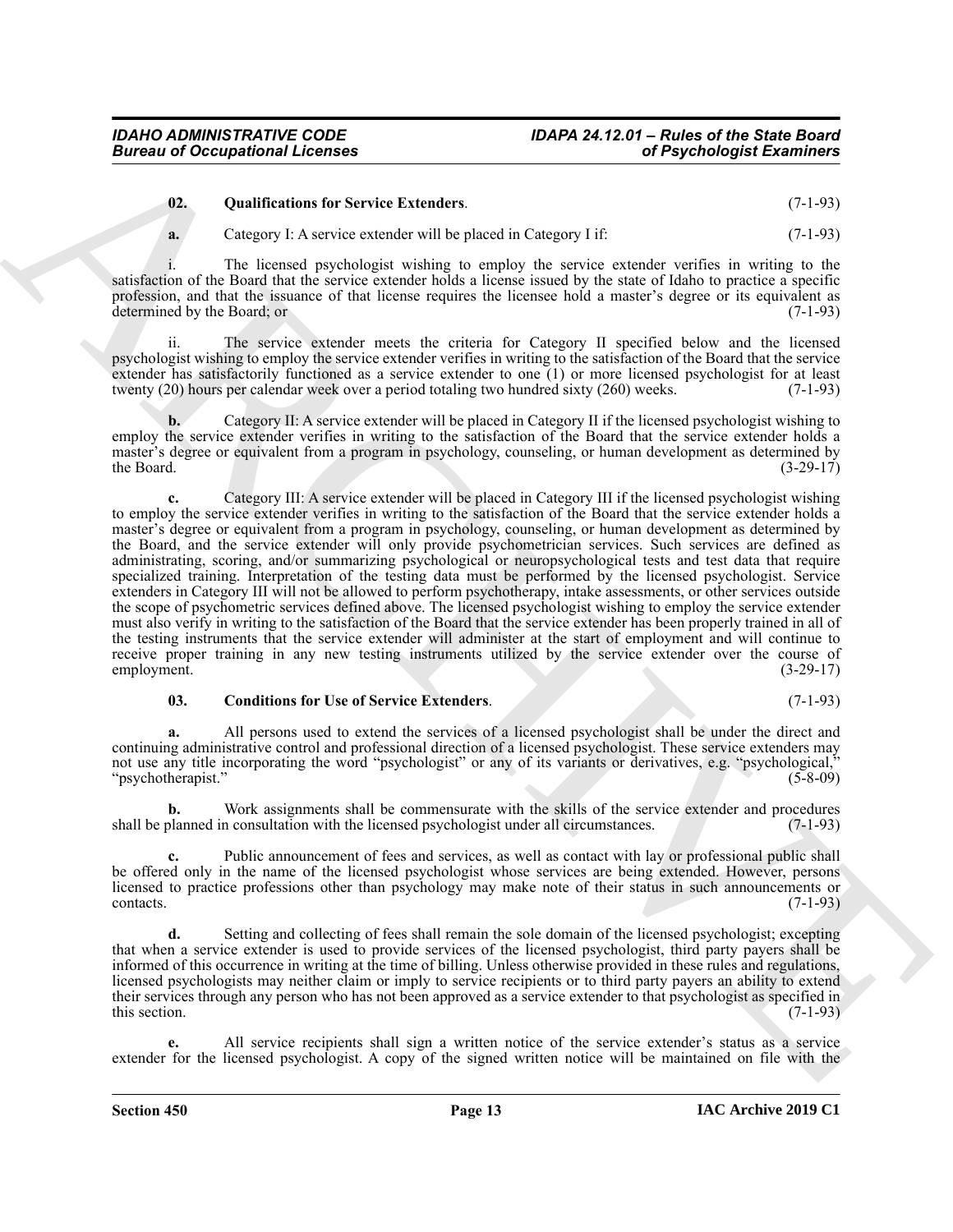### *IDAHO ADMINISTRATIVE CODE IDAPA 24.12.01 – Rules of the State Board*

licensed psychologist. (7-1-93)

**f.** Within the first three (3) contacts, the licensed psychologist shall have face-to-face contact with each service recipient. (7-1-93)

**g.** A licensed psychologist shall be available to both the service extender and the service recipient for cy consultation. emergency consultation.

**h.** Service Extenders shall be housed in the same service delivery site as the licensed psychologist whose services they extend. Whatever other activities they may be qualified to perform, service extenders shall limit themselves to acting as service extenders of the licensed psychologist when providing direct services so long as they are physically located in the offices of the licensed psychologist.  $(7-1-93)$ 

Bureau of Occupations I Licenses<br>
have a possible state for the state and the state and the state and the state and the state and the state and the state and the state and the state and the state and the state and the sta **i.** A service extender in Category I may deliver as much as, but not more than fifty percent (50%) of their service while the licensed psychologist is not physically present at the service delivery site. A service extender in Category II may deliver as much as, but not more than twenty-five percent (25%) of their service while the licensed psychologist is not physically present at the service delivery site. Service extenders in the Category III may deliver as much as, but not more than seventy-five percent (75%) of their service while the licensed psychologist is not physically present at the service delivery site. Service Extenders providing as many as, but no more than, three (3) hours of service extension per calendar week shall be exempted from the on-site provisions of Section 450 of this rule. Without notification to the Board, short term exemption from this rule for atypical circumstances, such as irregular travel by the licensed psychologist, may occur for periods as long as, but no longer than three (3) calendar weeks. Longer exemptions may be granted at the discretion of the Board on written request by the licensed psychologist to the Board. (3-29-17)

**j.** The licensed psychologist shall employ no more than three (3) service extenders. (3-18-99)

**k.** When a licensed psychologist terminates employment of a service extender, the licensed psychologist will notify the Board in writing within thirty (30) days. (7-1-93)

**l.** At the time of license renewal the licensed psychologist shall submit for each service extender the appropriate fee together with certification to the Board that they possess: (3-19-07)

i. A written record of supervisory contact for the previous twelve (12) months; and (3-20-04)

ii. The percentage of time during the previous twelve (12) months that the service extender extended services while the licensed psychologist was at the service delivery site; and (3-20-04)

iii. An updated plan for the supervision of each of his service extenders. (3-20-04)

**m.** Documentation of supervisory notes, hours of supervision, number of hours on-site while the service extender provided services, and plan of supervision shall be maintained by the supervisor for not less than three (3) years for each service extender and submitted to the Board upon request. (5-8-09)

#### <span id="page-13-0"></span>**451. -- 499. (RESERVED)**

#### <span id="page-13-2"></span><span id="page-13-1"></span>**500. EDUCATIONAL AND CREDENTIALING REQUIREMENTS FOR LICENSURE (RULE 500).**

Applicants who receive a doctoral degree from a program accredited by the American Psychological Association are considered to have met all criteria outlined in Section 500. (5-3-03) considered to have met all criteria outlined in Section 500.

**01. Training in Professional Psychology**. Training in professional psychology is doctoral training offered in an institution of higher education accredited by: (7-1-93)

<span id="page-13-3"></span>

| Middle States Commission on Higher Education. | $(7-1-93)$ |
|-----------------------------------------------|------------|
|                                               |            |

**b.** The New England Association of Schools and Colleges. (7-1-93)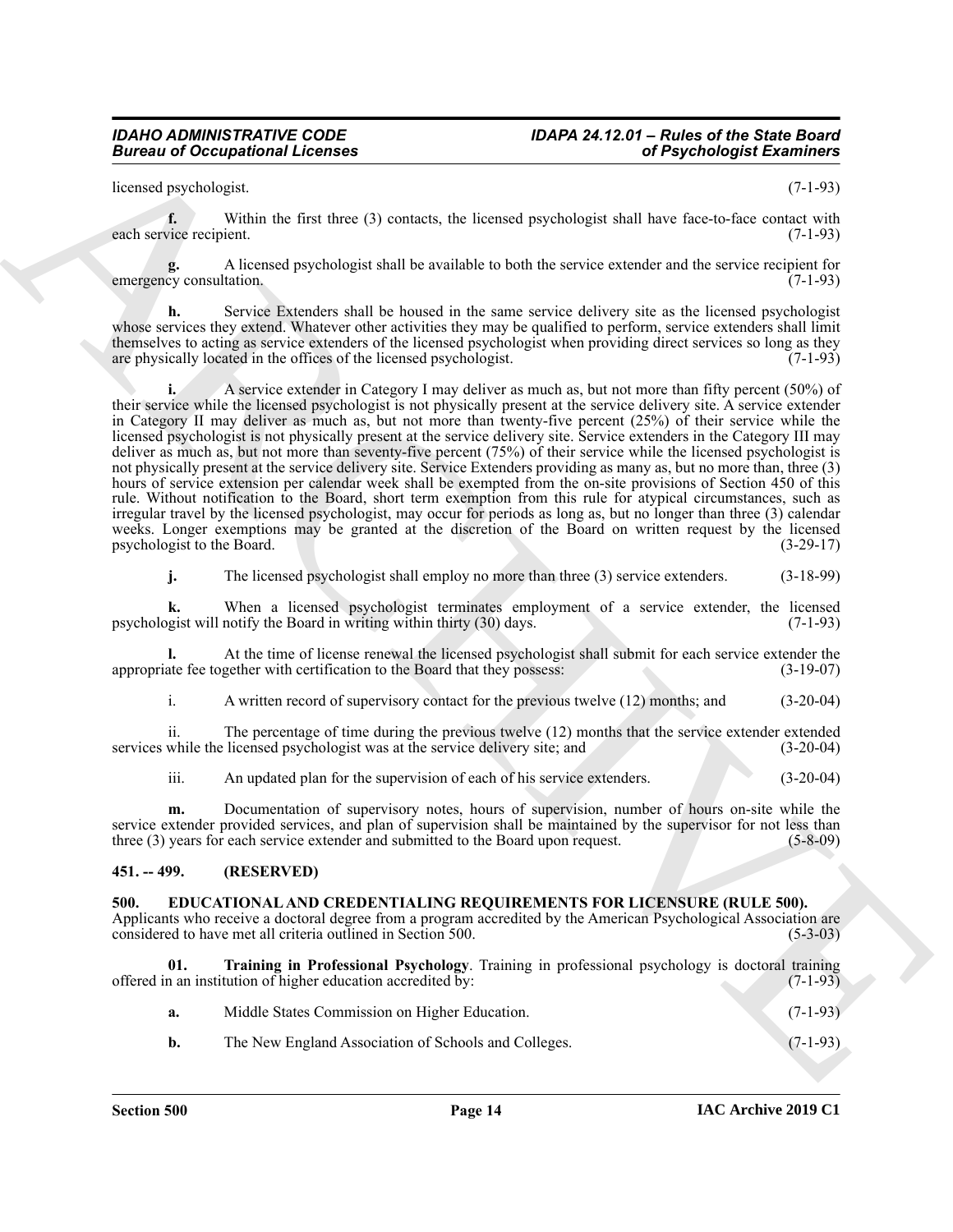<span id="page-14-5"></span><span id="page-14-4"></span><span id="page-14-1"></span><span id="page-14-0"></span>

|                                  | <b>Bureau of Occupational Licenses</b><br>of Psychologist Examiners                                                                                                                                                                                                                                                                                                                                                                                                                                                                                                                                                                                                                                   |                            |
|----------------------------------|-------------------------------------------------------------------------------------------------------------------------------------------------------------------------------------------------------------------------------------------------------------------------------------------------------------------------------------------------------------------------------------------------------------------------------------------------------------------------------------------------------------------------------------------------------------------------------------------------------------------------------------------------------------------------------------------------------|----------------------------|
| c.                               | Higher Learning Commission.                                                                                                                                                                                                                                                                                                                                                                                                                                                                                                                                                                                                                                                                           | $(7-1-93)$                 |
| d.                               | The Northwest Commission on Colleges and Universities.                                                                                                                                                                                                                                                                                                                                                                                                                                                                                                                                                                                                                                                | $(7-1-93)$                 |
| e.                               | The Southern Association of Colleges and Schools.                                                                                                                                                                                                                                                                                                                                                                                                                                                                                                                                                                                                                                                     | $(7-1-93)$                 |
| f.                               | The Western Association of Schools and Colleges.                                                                                                                                                                                                                                                                                                                                                                                                                                                                                                                                                                                                                                                      | $(7-1-93)$                 |
| 02.                              | Training Program. The training program must stand as a recognizable, coherent organizational<br>entity within the institution. Programs that are accredited by the American Psychological Association or that meet the<br>criteria for such accreditation are recognized as meeting the definition of a professional psychology program.                                                                                                                                                                                                                                                                                                                                                              | $(5-3-03)$                 |
| 03.<br>of the core faculty.      | Authority and Primary Responsibility. There must be a clear authority and primary<br>responsibility for the core and specialty areas by a designated leader who is a doctoral psychologist and is a member                                                                                                                                                                                                                                                                                                                                                                                                                                                                                            | $(5-8-09)$                 |
| 04.                              | <b>Content of Program</b> . The program must be an integrated, organized sequence of study.                                                                                                                                                                                                                                                                                                                                                                                                                                                                                                                                                                                                           | $(7-1-93)$                 |
| 05.                              | There Must Be an Identifiable Training Faculty and a Psychologist Responsible for the<br><b>Program.</b> There must be an identifiable training faculty on site of sufficient size and breadth to carry out the training<br>responsibilities. A faculty psychologist must be responsible for the program.                                                                                                                                                                                                                                                                                                                                                                                             | $(5-3-03)$                 |
| 06.                              | Program Must Have an Identifiable Body. The program must have an identifiable body of<br>students who are matriculated in that program for a degree.                                                                                                                                                                                                                                                                                                                                                                                                                                                                                                                                                  | $(7-1-93)$                 |
| 07.<br>program.                  | What the Program Must Include. The program must include supervised practicum and pre-<br>doctoral internship appropriate to the practice of psychology. Pre-doctoral internships must be completed at member<br>sites of the Association of Psychology Postdoctoral and Internship Centers, or sites demonstrating an equivalent                                                                                                                                                                                                                                                                                                                                                                      | $(5-8-09)$                 |
| 08.                              | Curriculum. The curriculum shall encompass a minimum of three (3) academic years of full time<br>graduate study at least one (1) year of which is spent in full-time physical residence at the degree granting educational<br>institution. In addition to instruction in professional areas of competence, which include assessment and diagnosis,<br>intervention, consultation, and supervision, the core program shall require each student to demonstrate competence in<br>specific substantive areas. Minimal competence is demonstrated by passing a three (3) credit semester graduate<br>course (or a five (5) credit quarter graduate course) in each of the substantive areas listed below: | $(3-20-04)$                |
| a.                               | Biological Bases of Behavior: Physiological psychology,<br>comparative<br>neuropsychology, sensation and perception, psychopharmacology.                                                                                                                                                                                                                                                                                                                                                                                                                                                                                                                                                              | psychology,<br>$(7-1-93)$  |
| b.                               | Cognitive-Affective Bases of Behavior: Learning, cognition, motivation, emotion.                                                                                                                                                                                                                                                                                                                                                                                                                                                                                                                                                                                                                      | $(3-20-04)$                |
| c.                               | Social Bases of Behavior: Social psychology, group processes, organizational and systems theory.                                                                                                                                                                                                                                                                                                                                                                                                                                                                                                                                                                                                      | $(7-1-93)$                 |
| d.                               | Individual Differences: Personality theory, human development, abnormal psychology.                                                                                                                                                                                                                                                                                                                                                                                                                                                                                                                                                                                                                   | $(7-1-93)$                 |
| е.                               | Scientific and Professional Standards and Ethics.                                                                                                                                                                                                                                                                                                                                                                                                                                                                                                                                                                                                                                                     | $(3-20-04)$                |
| f.                               | Research Design and Methodology.                                                                                                                                                                                                                                                                                                                                                                                                                                                                                                                                                                                                                                                                      | $(3-20-04)$                |
| g.<br>non-parametric statistics. | Techniques of Data Analysis: statistics, multivariate statistics, factor analysis, multiple regression,                                                                                                                                                                                                                                                                                                                                                                                                                                                                                                                                                                                               | $(3-20-04)$                |
| h.                               | Psychological Measurement: psychometric principles, test theory, personality<br>cognitive assessment.                                                                                                                                                                                                                                                                                                                                                                                                                                                                                                                                                                                                 | assessment,<br>$(3-20-04)$ |

- <span id="page-14-6"></span><span id="page-14-3"></span><span id="page-14-2"></span>**d.** Individual Differences: Personality theory, human development, abnormal psychology. (7-1-93)
- **e.** Scientific and Professional Standards and Ethics. (3-20-04)
- **f.** Research Design and Methodology. (3-20-04)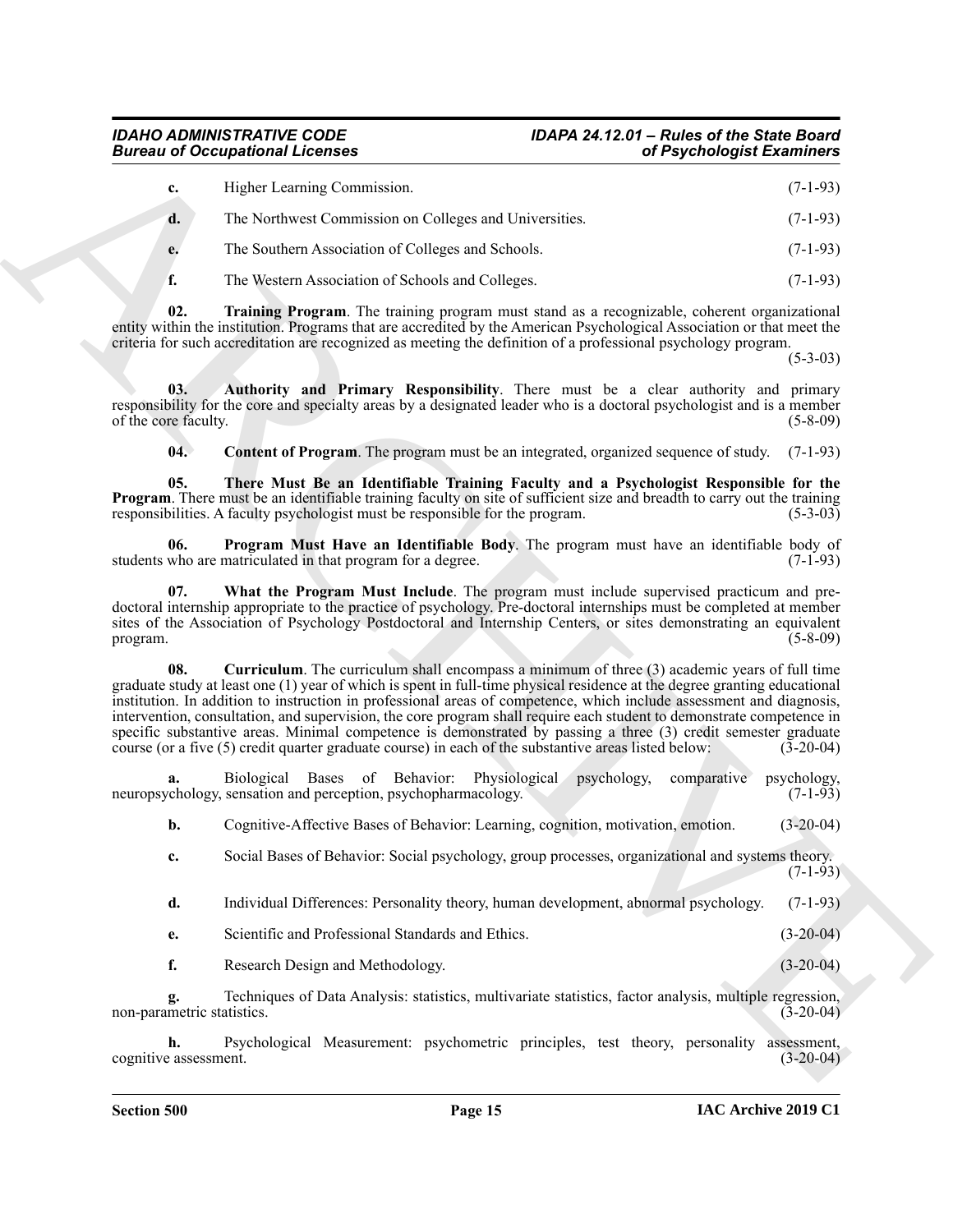<span id="page-15-7"></span><span id="page-15-5"></span><span id="page-15-4"></span><span id="page-15-3"></span><span id="page-15-1"></span><span id="page-15-0"></span>

|               | <b>Bureau of Occupational Licenses</b>                                                                                                                                                                                                                                                                                                                                                                                                 | of Psychologist Examiners              |
|---------------|----------------------------------------------------------------------------------------------------------------------------------------------------------------------------------------------------------------------------------------------------------------------------------------------------------------------------------------------------------------------------------------------------------------------------------------|----------------------------------------|
| i.            | History and Systems of Psychology.                                                                                                                                                                                                                                                                                                                                                                                                     | $(3-20-04)$                            |
| j.            | Multiculturalism and Individual Diversity.                                                                                                                                                                                                                                                                                                                                                                                             | $(3-20-04)$                            |
| $501. - 549.$ | (RESERVED)                                                                                                                                                                                                                                                                                                                                                                                                                             |                                        |
| 550.          | REQUIREMENTS FOR SUPERVISED PRACTICE (RULE 550).                                                                                                                                                                                                                                                                                                                                                                                       |                                        |
| 01.           | <b>Duration and Setting of Supervised Practice.</b>                                                                                                                                                                                                                                                                                                                                                                                    | $(7-1-93)$                             |
| a.            | A year of supervised experience is defined as a minimum of one thousand (1000) hours of<br>supervised service provision acquired during not less than a twelve (12) month and no more than a thirty-six (36)<br>calendar month period. The first year of supervised experience shall be accredited only after acquiring the equivalent<br>of one (1) year of full time graduate study. A second year must be obtained post-doctorally. | $(5-3-03)$                             |
|               | A minimum qualifying supervised experience consists of two (2) years of supervised experience,<br>one (1) of which is obtained post-doctorally.                                                                                                                                                                                                                                                                                        | $(3-29-10)$                            |
| 02.           | <b>Qualifications of Supervisors</b> . Supervising psychologists shall be licensed and shall have training<br>in the specific area of practice in which they are offering supervision.                                                                                                                                                                                                                                                 | $(7-1-93)$                             |
| 03.           | Amount of Supervisory Contact. One (1) hour per week of face-to-face individual contact per<br>twenty (20) hours of applicable experience is a minimum.                                                                                                                                                                                                                                                                                | $(7-1-93)$                             |
| 04.           | Evaluation and Accreditation of Supervised Practice. The Board shall require submission of<br>information by the supervisor(s) which enable it to evaluate and credit the extent and quality of the candidate's<br>supervised practice. The form requesting such information shall cover the following:                                                                                                                                | $(7-1-93)$                             |
| a.            | Name of supervisee;                                                                                                                                                                                                                                                                                                                                                                                                                    | $(7-1-93)$                             |
| b.            | Educational level of supervisee;                                                                                                                                                                                                                                                                                                                                                                                                       | $(7-1-93)$                             |
| c.            | Supervisor's name, address, license number, state in which granted and area of specialization;                                                                                                                                                                                                                                                                                                                                         | $(7-1-93)$                             |
| d.            | Name and nature of setting in which supervised practice took place;                                                                                                                                                                                                                                                                                                                                                                    | $(7-1-93)$                             |
| e.            | Date of practice covered in this report;                                                                                                                                                                                                                                                                                                                                                                                               | $(7-1-93)$                             |
| f.            | Number of practice hours during this period;                                                                                                                                                                                                                                                                                                                                                                                           | $(7-1-93)$                             |
| g.            | Supervisee's duties;                                                                                                                                                                                                                                                                                                                                                                                                                   | $(7-1-93)$                             |
|               | Number of one-to-one supervisory hours;                                                                                                                                                                                                                                                                                                                                                                                                | $(7-1-93)$                             |
| h.            |                                                                                                                                                                                                                                                                                                                                                                                                                                        |                                        |
| i.            | Assessment of supervisee's performance; and                                                                                                                                                                                                                                                                                                                                                                                            |                                        |
| provided.     | Whether or not the supervisee received monetary compensation for the supervised services they                                                                                                                                                                                                                                                                                                                                          |                                        |
| 05.<br>hours. | <b>Unacceptable Supervision.</b> Supervised practice time during which the supervisor deems<br>supervisee's performance to have been unacceptable shall not be credited towards the required supervised practice                                                                                                                                                                                                                       | $(7-1-93)$<br>$(7-1-93)$<br>$(7-1-93)$ |

<span id="page-15-8"></span><span id="page-15-6"></span><span id="page-15-2"></span>**j.** Whether or not the supervisee received monetary compensation for the supervised services they provided. (7-1-93) provided.  $(7-1-93)$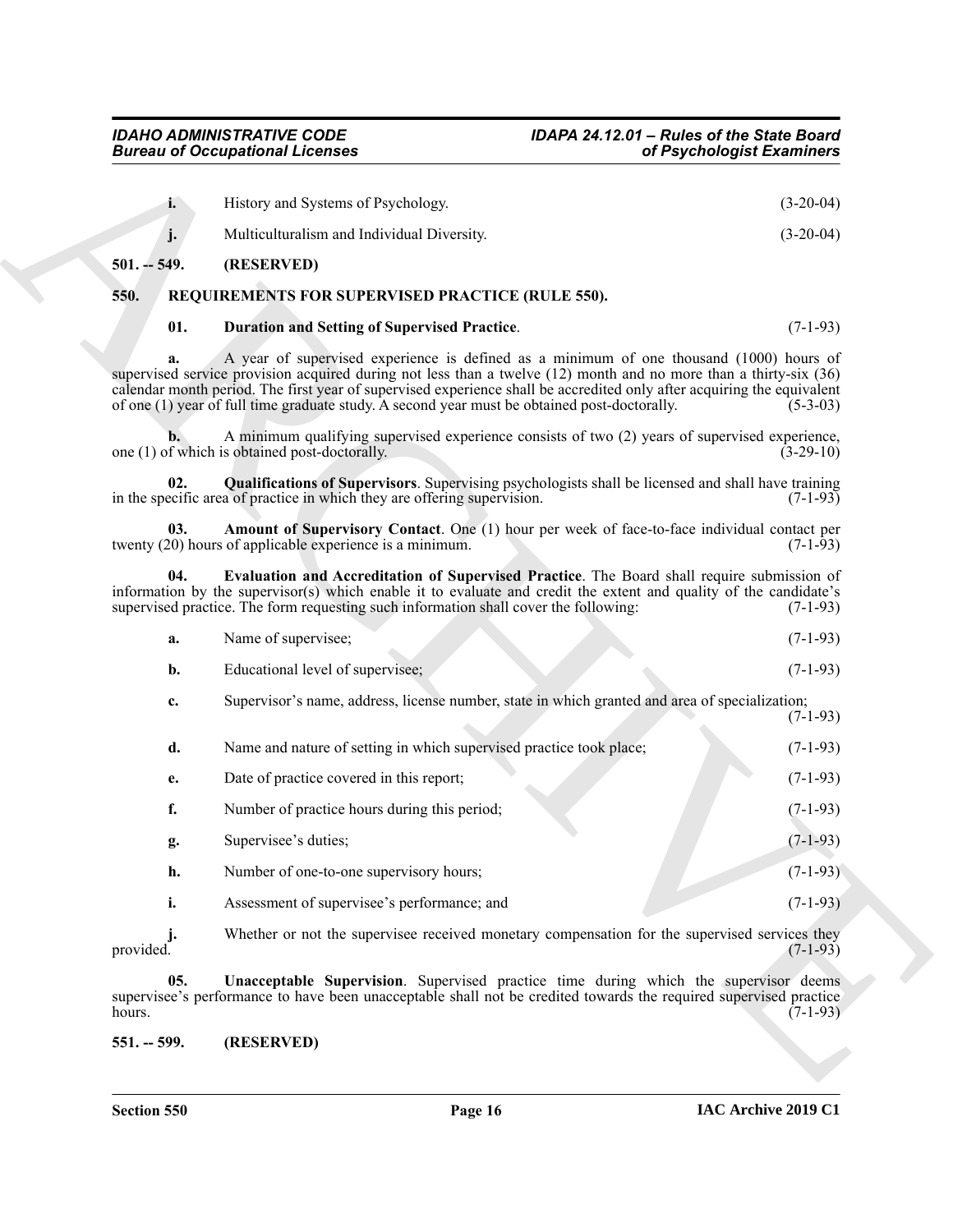#### <span id="page-16-1"></span><span id="page-16-0"></span>**600. GUIDELINES FOR THE SUPERVISION IN THE EDUCATION OF PSYCHOLOGISTS (RULE 600).**

Given to Conception of Lebens<br>
(a)  $\alpha$  (Figure distribution of Paychologia Examine)<br>
(a) (a)  $\alpha$  (Figure distribution of Paychologia Camine)<br>
The boost sequence of the state of the state of the state of the state of the The Board recognizes the importance of supervision in the education of psychologists, and that licensed psychologists within Idaho may be called on to provide supervision. It also recognizes that differing levels of supervision are appropriate for persons with differing levels of education and experience. Accordingly, the Board identifies two (2) levels within the education of psychologists, and specifies differing levels of supervision for each. These categories refer to persons pursuing a program of activities which, when completed, will allow them to meet the requirements for licensure as psychologists in Idaho. When providing supervision, the licensed supervising psychologist may receive compensation from the supervisee or other interested party, and shall be responsible to insure that supervision appropriate to the education and experience level of the supervisee is provided. Further, the licensed supervising psychologist shall also be responsible to insure that the appropriate documentation for a particular supervisee has been provided to the Board as specified below. The number of persons a psychologist may supervise within the two (2) educational levels does not limit the number of service extenders as specified under Subsection 450.03.j. (5-8-09)

<span id="page-16-3"></span>**01. General Provisions**. General provisions for licensed supervising psychologists. (7-1-93)

**a.** The licensed supervising psychologist exercising administrative control shall:  $(7-1-93)$ 

i. Have the authority to cause termination of compensation for the supervisee when compensation is provided. (7-1-93)

ii. Have the authority to cause the suspension or removal of the supervisee from his position as a service provider. (7-1-93)

**b.** The licensed supervising psychologist exercising professional direction shall: (7-1-93)

i. Within thirty (30) days after initiating supervision, formulate a written supervisory plan for each supervisee. The plan shall include provisions for supervisory sessions and chart review. If the supervising psychologist requires tapes to be made of psychological services delivered by the supervisee, then the plan shall also specify review and destruction of these tapes. The plan shall also specify the hours per calendar week that the licensed psychologist will be at the same physical location as the supervisee. (7-1-93)

ii. Establish and maintain a level of supervisory contact sufficient to be readily accountable in the event that professional, ethical, or legal issues are raised. There will be a minimum of one (1) hour of face-to-face individual supervisory contact by a licensed psychologist with the supervisee for each one (1) to twenty (20) hours of services provided by the supervisee during any calendar week. A written record of this supervisory contact, including the type of activities conducted by the supervisee, shall be maintained by the licensed supervising psychologist. Except under unusual circumstances, the supervisory contact will occur either during the week the services are provided or during the week following. In no case will services be provided more than two (2) weeks without supervisory contact between the supervisee and a licensed supervising psychologist. (7-1-93)

iii. Provide the supervisee a copy of the current Ethical Standards of the American Psychological ion, and obtain a written agreement from the supervisee of his intention to abide by them. (7-1-93) Association, and obtain a written agreement from the supervisee of his intention to abide by them.

#### <span id="page-16-2"></span>**02. Category I -- Psychologist in Training**. (5-8-09)

**a.** Definition: A person having submitted an application for licensure to the Idaho Board of Psychologist Examiners and who has been found by the Board to have either: (7-1-93)

i. Obtained a doctoral degree from a program accredited by the American Psychological Association or from an educational program which satisfies all the requirements of Section 500; or (5-8-09)

ii. Obtained a doctoral degree and submitted a plan, approved by the Board for the completion of any vies in their doctoral education with regard to the requirements of Section 500. (7-1-93) deficiencies in their doctoral education with regard to the requirements of Section 500.

**b.** Verification: The State Board of Psychologist Examiners has reviewed the application of the person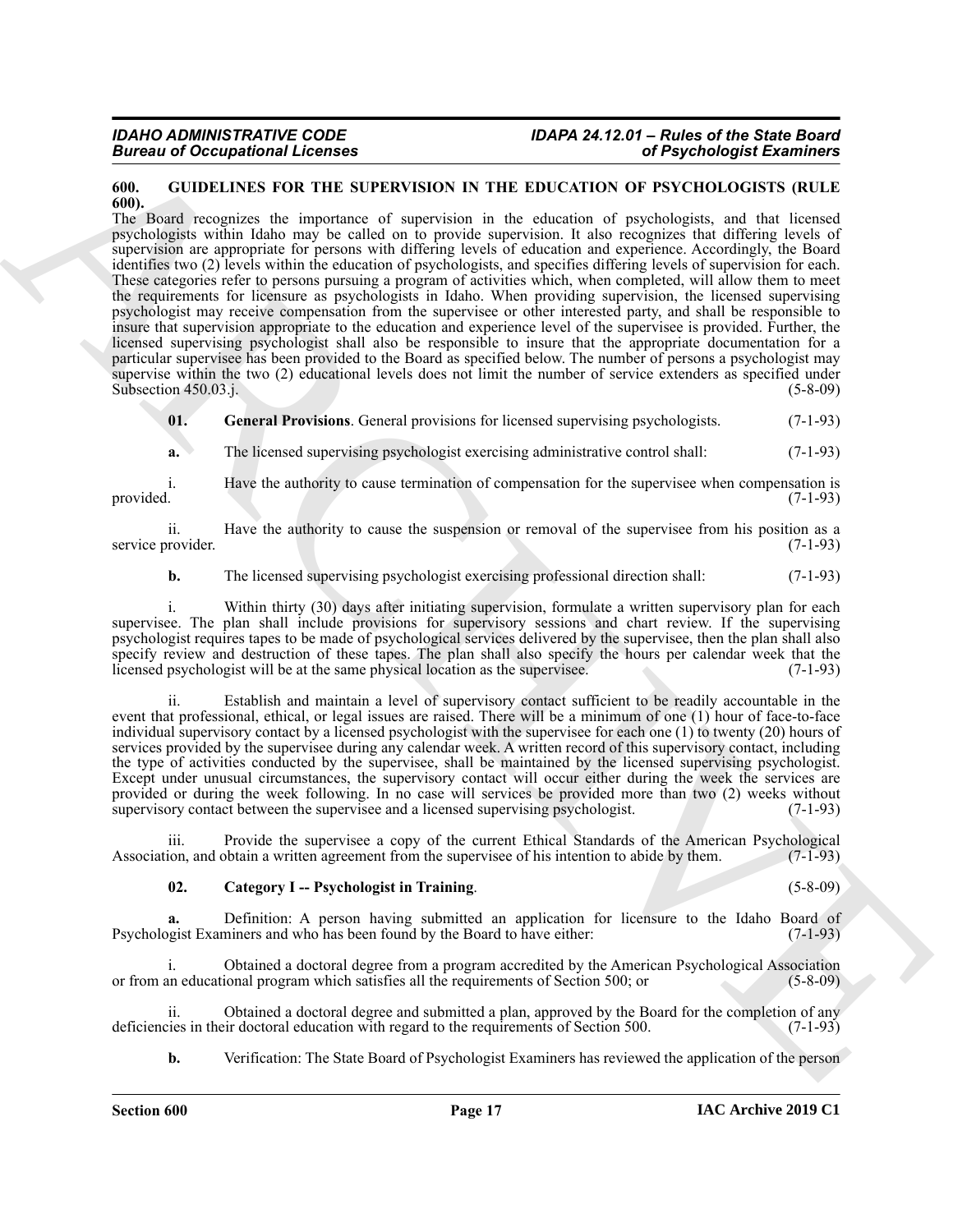### *IDAHO ADMINISTRATIVE CODE IDAPA 24.12.01 – Rules of the State Board*

in question and either: (7-1-93)

i. Verifies that the applicant has obtained a doctoral degree from a program accredited by the American Psychological Association or from an educational program which satisfies all the requirements of Section 500; or (5-8-09) 500; or (5-8-09)

ii. Verified the applicant obtained a doctoral degree and approved a plan submitted by the applicant for the completion of any deficiencies in his doctoral education with regard to the requirements of Section 500.

(7-1-93)

**c.** Supervision Requirements: (7-1-93)

i. Psychologists in Training must be under the direct and continuing administrative control and professional direction of the licensed supervising psychologist when providing psychological services. (7-1-93)

ii. Work assignments shall be commensurate with the skills of the Psychologist in Training and es shall be planned in consultation with the licensed supervising psychologist. (7-1-93) procedures shall be planned in consultation with the licensed supervising psychologist.

Bureau of Occupations I Licenses<br>
in consistential develope in the specifical state of the specifical state of the specifical state of the specifical state of the specifical state of the specifical state of the specifical iii. Psychologists in Training shall be housed in the service delivery site of the licensed supervising psychologist, and at least fifty percent (50%) of the Psychologist in Training's service delivery will occur while the licensed supervising psychologist is physically present on site; excepting that where Psychologists in Training are employed by agencies or corporations financed by public funds, licensed supervising psychologists may apply for exemption of this requirement. Exemptions will be made on review of the written supervisory plan, and granted at the discretion of the Board. (7-1-93)

iv. Public announcement of fees and services, and contact with lay or professional public shall be offered only by and in the name of the licensed supervising psychologist or his institutional affiliate. (7-1-93)

Setting and collecting of fees shall remain the sole domain of the licensed supervising psychologist or his institutional affiliate, excepting that when a supervisee provides psychological services, third party payers shall<br>be informed of this occurrence in writing at the time of billing. (7-1-93) be informed of this occurrence in writing at the time of billing.

vi. All persons receiving services from a Psychologist in Training shall sign a written notice indicating their understanding that the service provider is a Psychologist in Training and that the licensed supervising psychologist is responsible for their activity. A copy of the signed written notice will be maintained on file with the licensed supervising psychologist. (7-1-93)

vii. The licensed supervising psychologist's proficiencies will be commensurate with the services provided by the Category I Psychologist in Training. (5-8-09)

#### <span id="page-17-0"></span>**03. Category II -- Psychologist Under Supervision**. (5-8-09)

**a.** Definition: A person having submitted an application for licensure to the Idaho Board of gist Examiners and who has been found by the Board to have: (7-1-93) Psychologist Examiners and who has been found by the Board to have:

i. Obtained a doctoral degree from a program accredited by the American Psychological Association or from an educational program which satisfies all the requirements of Section 500; and (5-8-09)

ii. Completed the EPPP examination with a passing score. (7-1-93)

**b.** Verification: The State Board of Psychologist Examiners has reviewed the application and:

(7-1-93)

Verified the applicant has obtained a doctoral degree from a program accredited by the American Psychological Association or from an educational program which satisfies all the requirements of Section 500; and (5-8-09)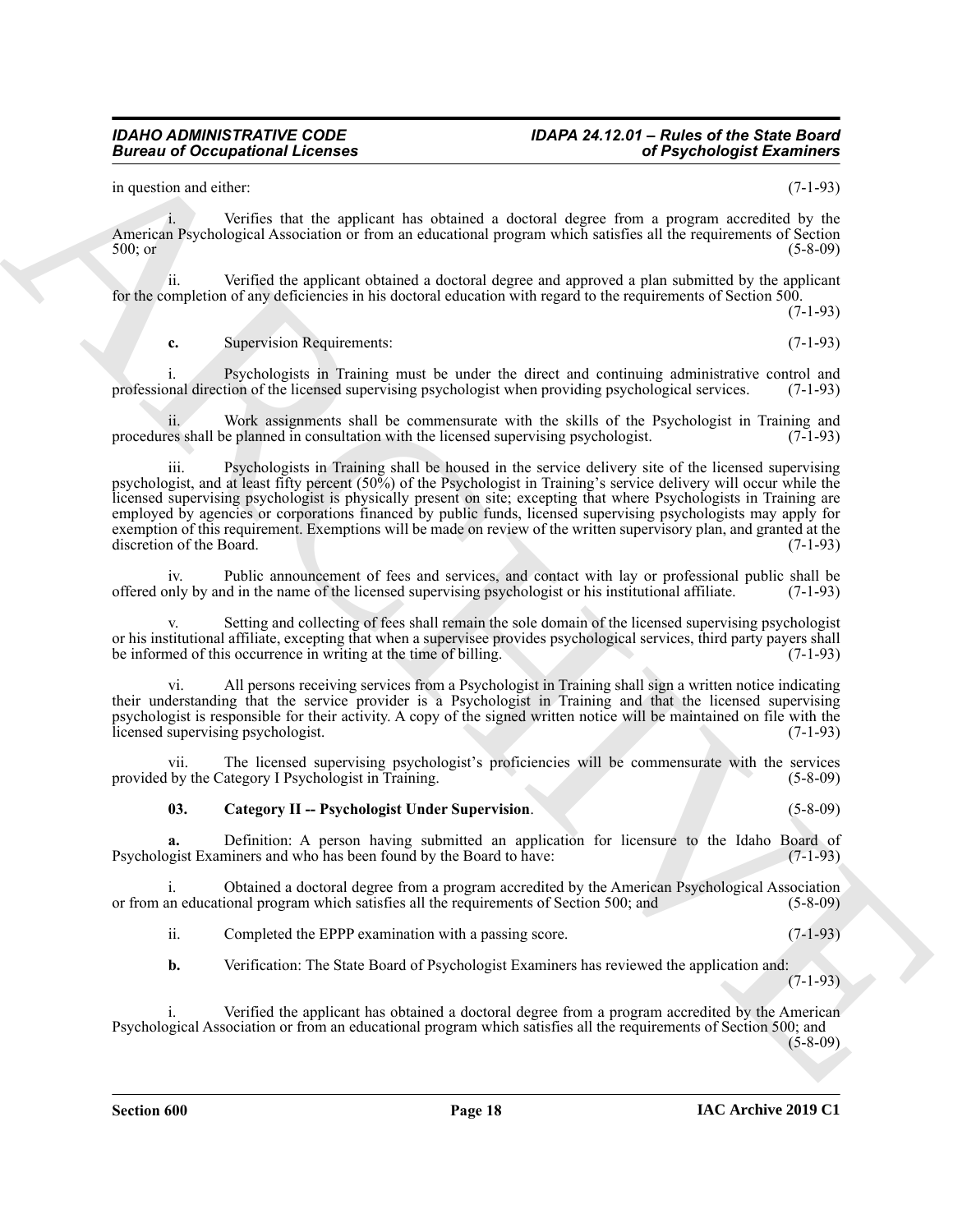#### *IDAHO ADMINISTRATIVE CODE IDAPA 24.12.01 – Rules of the State Board Bureau of Occupational Licenses*

ii. Verified the applicant has completed the EPPP examination with a passing score. (7-1-93)

**c.** Supervision Requirements: (7-1-93)

i. Psychologists Under Supervision shall be under the continuing professional direction, though not necessarily administrative control, of the licensed supervising psychologist when providing psychological services. (7-1-93)

ii. Work assignments shall be commensurate with the skills of the Psychologist Under Supervision and procedures shall be planned in consultation with the licensed supervising psychologist. (7-1-93)

iii. Public announcement of fees and services, and contact with lay or professional public shall be offered only by and in the name of the supervising licensed psychologist or his institutional affiliate. However, if the Psychologist Under Supervision is employed by either a privately financed agency or corporation or a publicly funded agency or corporation; then public announcement of fees and services with lay or professional public may be offered in the name of those organizations as long as the supervised status of the Psychologist Under Supervision and the name, address and telephone number of the licensed supervising psychologist are made clear to the public.

(7-1-93)

Given to Occupational Licensies<br>
which depends the start of Psychologial Externios (a)<br>  $\approx$  Neurol Access the two-poles the start of the start of the start of the start of the start of the start of the start of the start iv. Setting and collecting of fees shall remain the sole domain of the licensed supervising psychologist or his institutional affiliate. However, if the Psychologist Under Supervision is employed by either a privately financed agency or corporation or a publicly funded agency or corporation; then the setting and collecting of fees may be offered in the name of those organizations as long as the supervised status of the Psychologist Under Supervision and the name, address and telephone number of the supervising psychologist are made clear to the public; and with the exception that when a supervisee provides psychological services, third party payers shall be informed of this occurrence in writing at the time of billing. (7-1-93)

All persons receiving services from a Psychologist Under Supervision shall sign a written notice indicating their understanding that the service provider is a Psychologist Under Supervision and that the licensed supervising psychologist is responsible for their activity. A copy of the signed written notice will be maintained on file with the licensed supervising psychologist. (7-1-93)

vi. The licensed supervising psychologist's proficiencies will be commensurate with the services provided by the Category II Psychologist Under Supervision. (5-8-09)

#### <span id="page-18-1"></span><span id="page-18-0"></span>**601. TELEPSYCHOLOGY.**

This rule supplements Title 54, Chapter 57, Idaho Code, the Idaho Telehealth Access Act, the American Psychological Association Guidelines for the Practice of Telepsychology, and all other laws and rules applicable to the practice of telepsychology in this state. (3-29-17)

<span id="page-18-2"></span>**01. Definitions**. For purposes of telepychology services, the following terms are defined as follows:

(3-29-17)

**a.** Emergency. Emergency means a situation in which there is an occurrence that poses an imminent threat of a life threatening condition or severe bodily harm. (3-29-17)

**b.** Information Technology. Information technology means the production, storage, and communication of information using computers and microelectronics including but not limited to telephones, mobile devices, interactive videoconferencing, email, chat, text, social media, and other Internet based services. (3-29-17)

**c.** Telehealth Provider. Telehealth provider means a person who is licensed, required to be licensed, or, if located outside of Idaho, would be required to be licensed if located in Idaho by Title 54, Chapter 23, Idaho Code and who provides or offers to provide telepsychology services to persons who are located in or who reside in Idaho. (3-29-17)

**d.** Telepsychology Services. Telepsychology services mean psychological services provided by a provider through the use of electronic communications, information technology, asynchronous store and forward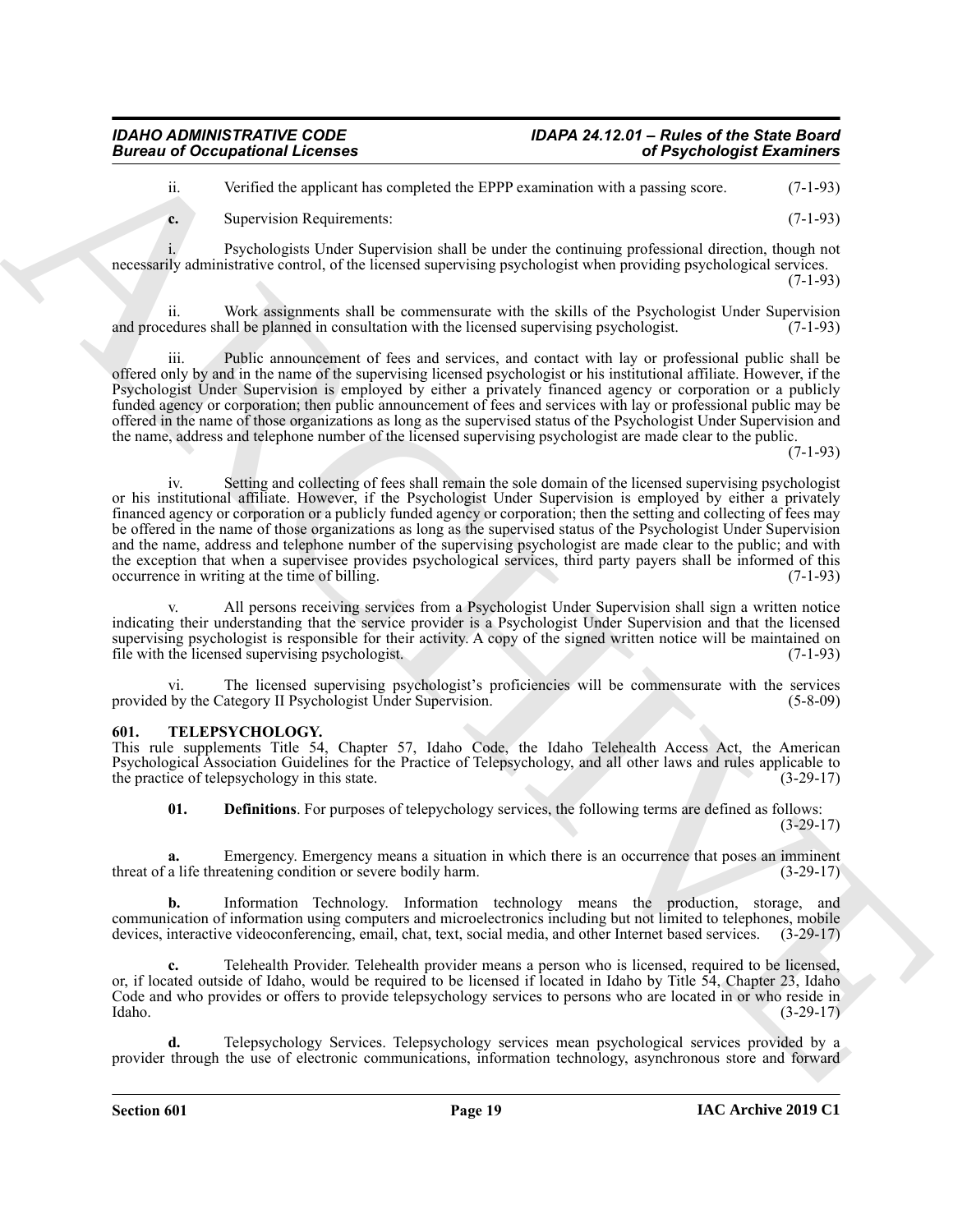### *IDAHO ADMINISTRATIVE CODE IDAPA 24.12.01 – Rules of the State Board*

Brainwise of Georgian Christians and Lemantin between the provider and the proposition of  $\theta$  proposition of  $\theta$  proposition of  $\theta$  proposition of  $\theta$  proposition of  $\theta$  provider and the state of  $\theta$  provider and th transfer of information or synchronous interaction between the provider at a distant site and a service recipient at an originating site. Such services include, but are not limited to, assessing, testing, diagnosing, treating, educating, and consulting. (3-28-18) consulting. (3-28-18)

#### <span id="page-19-0"></span>**02. General**. (3-29-17)

**a.** When telepsychology services are contemplated, a telehealth provider will document individualized potential benefits and potential risks to the service recipient(s). (3-29-17)

**b.** Before telepsychology services are provided, a telehealth provider will document an emergency plan in the service recipient's record. The plan will specify the procedure for dealing with emergencies that will in an effective and timely way, provide for the service recipient's welfare. (3-29-17)

**c.** Except for psycho-educational purposes, the use of avatars for telepsychology services is prohibited. (3-29-17)

**03. Initial Contact**. Telehealth providers will, upon initial contact with the service recipient except in an emergency, prior to providing telepsychology services, obtain the written, informed consent of the service recipient(s), consistent with accepted professional and legal requirements concerning: (3-28-18)

<span id="page-19-2"></span>**a.** The limitations and challenges of using information technology to provide telepsychology services; (3-28-18)

**b.** The potential for breaches in confidentiality of information while delivering telepsychology services;  $(3-28-18)$ 

**c.** The risks of sudden and unpredictable disruption of telepsychology services and the alternative y which communication may be re-established. (3-28-18) means by which communication may be re-established.

**04.** Informed Consent.Telehealth providers will, upon initial and subsequent contact with the service recipient: (3-29-17) recipient:  $(3-29-17)$ 

<span id="page-19-1"></span>**a.** Make reasonable efforts to verify the identity of the service recipient;  $(3-29-17)$ 

**b.** Provide to the service recipient alternative means of contacting the telehealth provider should communications be disrupted during the provision of services. (3-29-17)

**c.** Discuss who, in addition to the provider and the service recipient, may have access to the content of telecommunications between the provider and service recipient; (3-29-17)

**d.** Inform the service recipient of when and how the provider will respond to electronic messages;  $(3-29-17)$ 

**e.** Ensure that a written agreement has been executed with service recipient(s) concerning compensation, billing, and payment arrangements. (3-29-17)

<span id="page-19-3"></span>**05. Security and Confidentiality**. Telehealth providers must: (3-29-17)

**a.** Use secure communications when providing telepsychology services and document consent for the on-secure communication means when they are necessary; (3-28-18) use of non-secure communication means when they are necessary;

**b.** Document how electronic communications are stored and maintain confidentiality of communications with service recipients; (3-29-17)

**c.** Ensure that unauthorized persons cannot recover or access confidential electronically-stored information when retained by the provider and after the data or equipment in which the data is stored has been discarded. (3-29-17)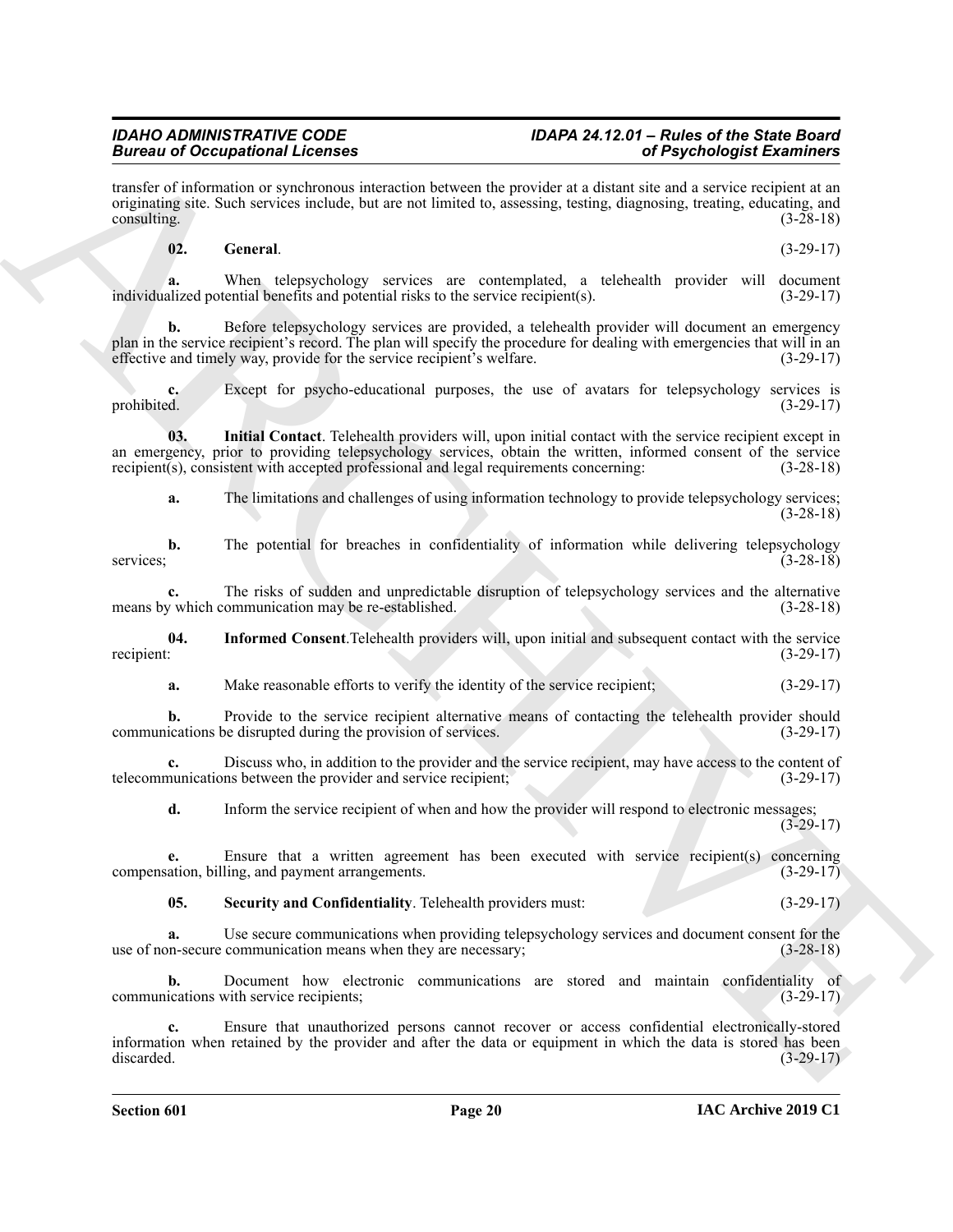**d.** Inform service recipients how electronic communications may be sent to the provider and how the provider will store these communications. (3-29-17)

#### <span id="page-20-6"></span>**06. Assessment**. (3-29-17)

**a.** When conducting psychological assessments using telepsychology services, telehealth providers must only use test and assessment procedures that are empirically supported for the patient population being evaluated.  $(3-29-17)$ 

**b.** Telehealth providers using telepsychology for assessment must ensure that the identity of service recipients remains secure, that test security is maintained, that test-taking conditions are conducive to quiet and private test administration, and that the parameters of the test(s) are not compromised. (3-29-17) private test administration, and that the parameters of the test( $s$ ) are not compromised.

**c.** Telehealth providers will explain to service recipients the potential limitations of conclusions and recommendations drawn from the results on online assessments and will document these limitations in the findings or report. Treatment will not be based solely upon the results of online assessments. (3-29-17) report. Treatment will not be based solely upon the results of online assessments.

#### <span id="page-20-7"></span>**07. Interjurisdictional Practice**. (3-29-17)

**a.** Before delivering telepsychology services to recipients across state, territorial, and international boundaries, telehealth providers should familiarize themselves and ensure that they comply with all applicable laws. (3-29-17)

**b.** Telehealth providers who are licensed to practice psychology pursuant to Title 54, Chapter 23, Idaho Code are under the jurisdiction of the Board when providing telepsychology services to Idaho residents located either within or outside of Idaho and to all recipients located within the state of Idaho. (3-29-17)

Except when providing telepsychology services in response to an emergency, telehealth providers who are not licensed to practice psychology in this state, who do not hold a temporary license under Section 300, or who are not otherwise exempt by law, but who are nevertheless providing telepsychology services to recipients located in this state, are guilty of a misdemeanor crime under Chapter 23, Title 54, Idaho Code. (3-29-17)

#### <span id="page-20-0"></span>**602. -- 624. (RESERVED)**

#### <span id="page-20-4"></span><span id="page-20-1"></span>**625. EMPLOYMENT OF UNLICENSED, NON-EXEMPT INDIVIDUALS (RULE 625).**

Psychologists may employ unlicensed, non-exempt individuals only to perform services which do not constitute the practice of psychology or the activities and services of another licensed profession. The psychologist assumes full responsibility for the services provided by the employee. (5-8-09)

#### <span id="page-20-2"></span>**626. -- 649. (RESERVED)**

#### <span id="page-20-5"></span><span id="page-20-3"></span>**650. RULEMAKING HISTORY PRIOR TO JULY 1, 1993 (RULE 650).**

Given to Occupational Licensies<br>
provides will instrument the vector of the content of Psychologia Examines (<br>
Max have the content of the content of the content of the content of the provides and  $(1, 9, 1, 1)$ <br>
We are n Adopted August 15, 1964 Readopted January 10, 1975 Readopted October 30, 1975 Readopted February 23, 1978 Readopted July 1, 1979 Readopted December 5, 1984 Readopted January 17, 1986 Emergency Rule effective June 15, 1987 Amendments and all rules readopted September 4, 1987 Effective September 24, 1987 Amendments and all rules readopted May 25, 1989 Effective June 14, 1989 Amendments and all rules readopted April 20, 1992 effective May 11, 1992 (7-1-93)

**IAC Archive 2019 C1**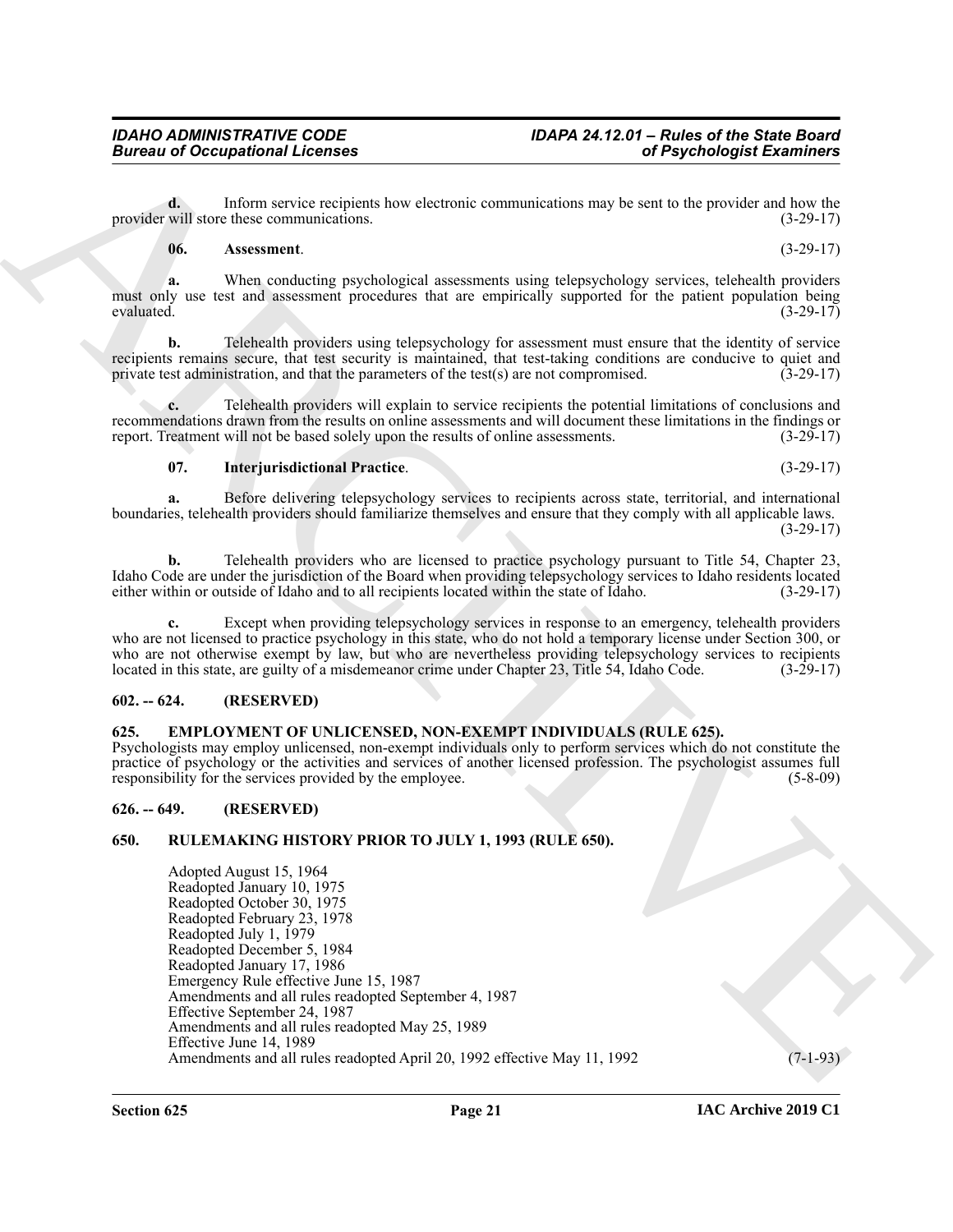#### <span id="page-21-0"></span>**651. -- 699. (RESERVED)**

#### <span id="page-21-2"></span><span id="page-21-1"></span>**700. QUALIFICATIONS FOR PROVISIONAL CERTIFICATION OF PRESCRIPTIVE AUTHORITY (RULE 700).**

The Board may grant a provisional certification of prescriptive authority to an applicant who holds a current license to practice psychology in Idaho, who completes an application as set forth in Section 100 of these rules, pays the required fee, and who meets the following educational and training qualifications. (4-1-19)

<span id="page-21-4"></span>**Doctoral Degree**. The applicant must have been awarded a doctoral degree in psychology from an institution of higher education that meets the requirements in Section  $54-2317(2)$ , Idaho Code. (4-1-19)

<span id="page-21-6"></span>**02. Master's Degree**. The applicant must have been awarded a master's degree in clinical psychopharmacology from an accredited program that meets the requirements in Section 54-2317(3), Idaho Code.  $(4-1-19)$ 

<span id="page-21-3"></span>**03. Clinical Experience**. An applicant must have successfully completed clinical experience as part of the master's clinical psychopharmacology program that includes a diverse population of patients. (4-1-19)

**a.** Clinical experience must include a minimum of four hundred (400) hours consisting of direct patient contact and collaboration with licensed medical providers involving a minimum of one hundred (100) separate patients.

| b. | A diverse population of patients includes diversity in: | $(4-1-19)$ |  |
|----|---------------------------------------------------------|------------|--|
|    |                                                         |            |  |

i. Gender; (4-1-19)

ii. Different ages throughout the life cycle, including adults, children/adolescents, and geriatrics, as possible and appropriate; (4-1-19)

iii. Range of disorders listed in the most recent diagnostic and statistical manual of mental disorders published by the American psychiatric association and acute and chronic disorders; (4-1-19)

iv. Ethnicity; (4-1-19)

v. Socio-cultural background; and (4-1-19)

<span id="page-21-7"></span><span id="page-21-5"></span>vi. In-patient and out-patient settings, as possible and appropriate. (4-1-19)

**04. Examination**. An applicant must successfully pass the national examination in narmacology as approved by the Board under Section 201 of these rules. (4-1-19) psychopharmacology, as approved by the Board under Section 201 of these rules.

**05. Supervision Agreement**. An applicant must submit to the Board a supervision agreement that identifies the supervising physician(s) who will directly supervise the applicant's prescribing under a provisional certification of prescriptive authority. The documentation submitted to the Board must also identify: (4-1-19)

For each supervising physician, the supervisor's name, address, license number, state in which granted, licensure status, length of licensure, and area of specialization; (4-1-19)

**b.** For each supervising physician, documentation of the physician's board-certification as a psychiatrist or neurologist or of specialized training and experience in the management of psychotropic medication;  $(4-1-19)$ 

ARCHIVE For an applicant seeking to prescribe for pediatric or geriatric patients, the supervising physician(s)' specialized training and experience in treating the patient population for which the applicant seeks to prescribe; (4-1-19) prescribe; (4-1-19)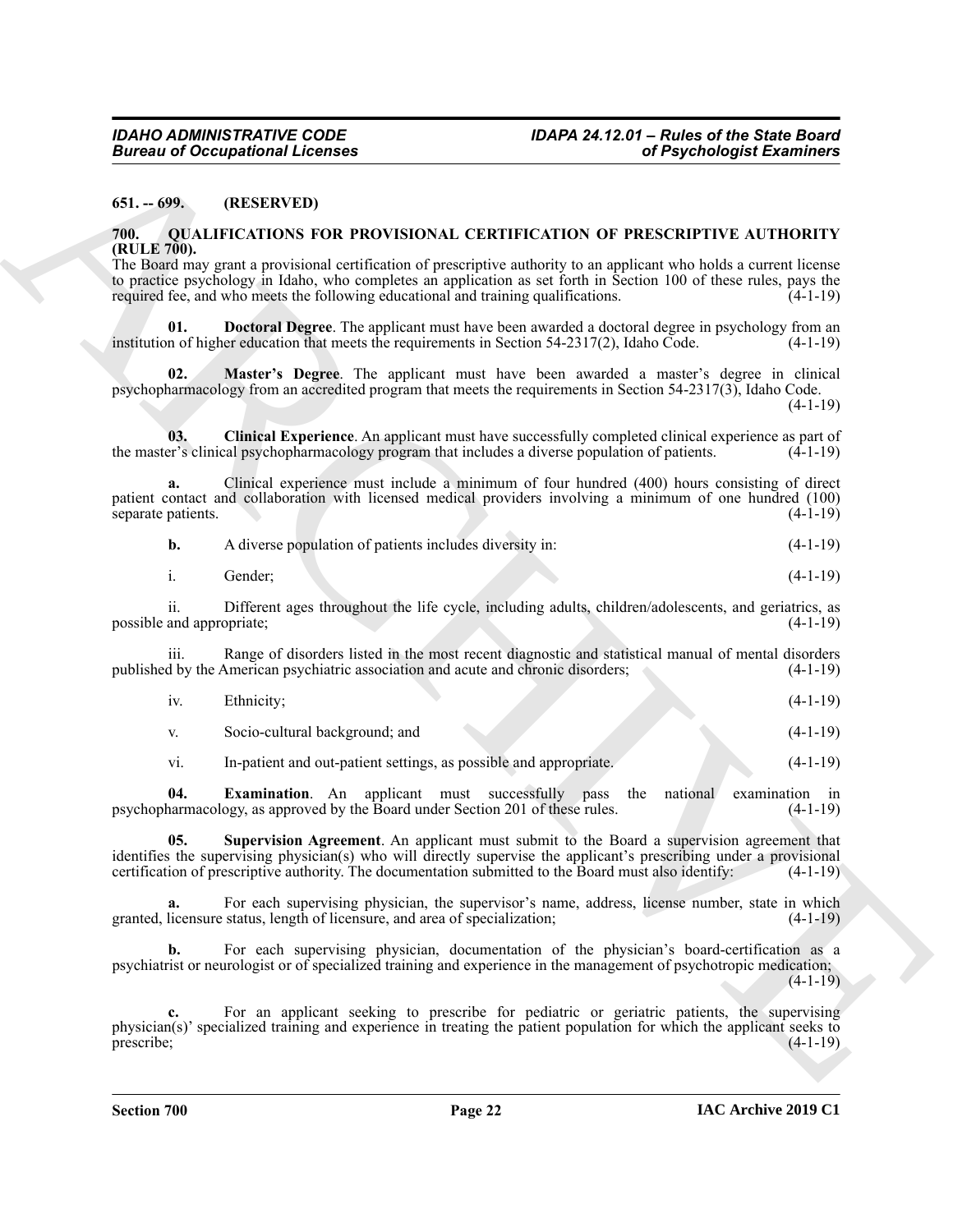#### *IDAHO ADMINISTRATIVE CODE IDAPA 24.12.01 – Rules of the State Board Bureau of Occupational Licenses*

#### <span id="page-22-5"></span><span id="page-22-4"></span><span id="page-22-3"></span><span id="page-22-2"></span><span id="page-22-1"></span><span id="page-22-0"></span>**701. SUPERVISED PRACTICE OF PROVISIONAL CERTIFICATION HOLDER (RULE 701).**

|                    | <b>Bureau of Occupational Licenses</b>                                                                                                                                                                                                                                                                                                                                                                                                                             | of Psychologist Examiners |
|--------------------|--------------------------------------------------------------------------------------------------------------------------------------------------------------------------------------------------------------------------------------------------------------------------------------------------------------------------------------------------------------------------------------------------------------------------------------------------------------------|---------------------------|
|                    | <b>d.</b> Designate a primary supervising physician when more than one (1) supervising physician is identified. The primary supervising physician will be responsible for coordinating between the other supervising<br>physician(s) to obtain written progress reports at least every six (6) months concerning how the provisional<br>prescribing psychologist is performing in the domains for supervision.                                                     | $(4-1-19)$                |
|                    | The types of cases for which each supervisor will be responsible for supervising and in which the<br>supervisor has specialized training and experience.                                                                                                                                                                                                                                                                                                           | $(4-1-19)$                |
| f.                 | The number of provisional certification holders supervised by each supervising physician. A<br>supervising physician may not concurrently supervise more than three (3) provisional certification holders unless<br>otherwise approved by the Board; and                                                                                                                                                                                                           | $(4-1-19)$                |
| g.                 | The name and nature of setting in which the applicant will practice;                                                                                                                                                                                                                                                                                                                                                                                               | $(4-1-19)$                |
| h.                 | Prior to a change in supervisors or a change in the supervision agreement, the supervisee must<br>notify the Board and the change must be approved by the Board, or a designated member of the Board, prior to the<br>commencement of supervision by a new supervisor or implementation of the change.                                                                                                                                                             | $(4-1-19)$                |
| 701.               | <b>SUPERVISED PRACTICE OF PROVISIONAL CERTIFICATION HOLDER (RULE 701).</b><br>A holder of a provisional certification of prescriptive authority may only prescribe under the supervision of<br>physician(s) approved by the Board. Prior to application for a certification of prescriptive authority, a provisional<br>certification holder must complete two (2) years of satisfactory prescribing, which includes:                                              | $(4-1-19)$                |
| 01.                | Hours of Supervision. A minimum of two thousand (2,000) hours acquired in not less than<br>twenty-four (24) months and not more than forty-eight (48) months.                                                                                                                                                                                                                                                                                                      | $(4-1-19)$                |
| a.                 | The two thousand (2,000) hours may consist of direct patient contact, supervision, case<br>consultations, and collaboration with licensed health care providers for the purpose of evaluation and treatment of<br>patients with medication(s) within the formulary set forth in Section 730 of these rules.                                                                                                                                                        | $(4-1-19)$                |
| b.<br>remediation. | Supervised practice time during which the supervisor(s) deem(s) a supervisee's performance to<br>have been unsatisfactory shall not be credited towards the required supervised practice hours. A supervisor who<br>believes the supervisee's practice is unsatisfactory must notify the supervisee and the primary supervisor as soon as<br>possible and identify the basis for such conclusion including, but not limited to, specific domains or issues needing | $(4-1-19)$                |
| 02.<br>rules.      | Number of Patients. A minimum of fifty (50) separate patients who are seen for the purpose of<br>evaluation and treatment with those medications that are within the formulary established in Section 730 of these                                                                                                                                                                                                                                                 | $(4-1-19)$                |
| 03.                | Amount of Supervisory Contact. Supervision on a one-to-one basis for a minimum of four (4)<br>hours each month and a minimum of a total of forty-six (46) hours each year. One-to-one supervision must be<br>provided either face-to-face, telephonically, or by live video communication.                                                                                                                                                                         | $(4-1-19)$                |
| 04.                | Domains for Supervision. Supervision must include assessment of the provisional certification<br>holder with regard to each of the following domains:                                                                                                                                                                                                                                                                                                              | $(4-1-19)$                |
| a.                 | Basic science;                                                                                                                                                                                                                                                                                                                                                                                                                                                     | $(4-1-19)$                |
| b.                 | Neurosciences;                                                                                                                                                                                                                                                                                                                                                                                                                                                     | $(4-1-19)$                |
|                    | Physical assessments and laboratory exams;                                                                                                                                                                                                                                                                                                                                                                                                                         | $(4-1-19)$                |
| c.                 |                                                                                                                                                                                                                                                                                                                                                                                                                                                                    |                           |
| d.                 | Clinical medicine and pathophysiology;                                                                                                                                                                                                                                                                                                                                                                                                                             | $(4-1-19)$                |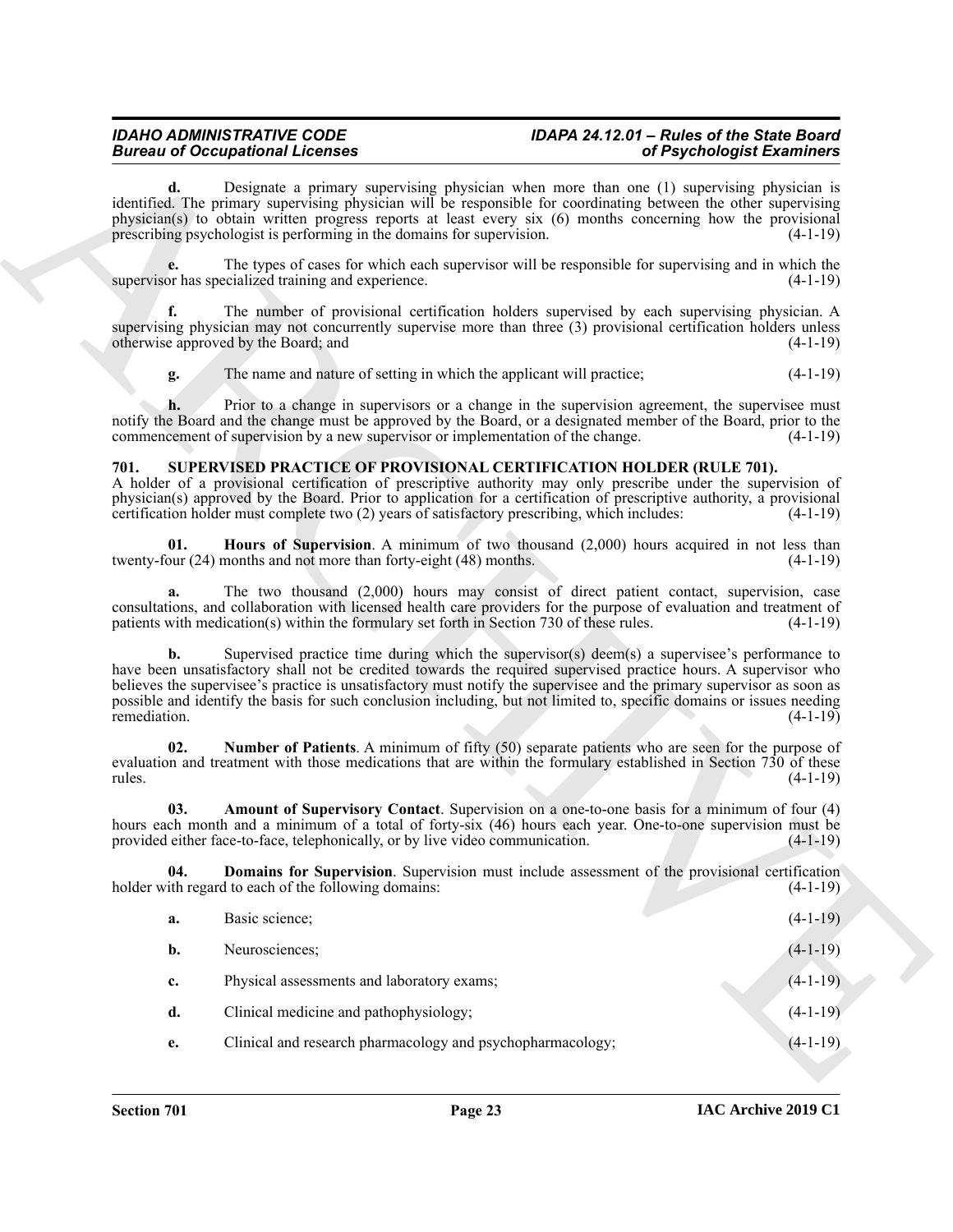|    | Clinical pharmacotherapeutics;           | $(4-1-19)$ |
|----|------------------------------------------|------------|
| g. | Research: and                            | $(4-1-19)$ |
|    | Professional, ethical, and legal issues. | $(4-1-19)$ |

<span id="page-23-7"></span><span id="page-23-0"></span>**702. QUALIFICATIONS TO PRESCRIBE FOR PEDIATRIC OR GERIATRIC PATIENTS (RULE 702).** A prescribing psychologist may not prescribe for pediatric or geriatric patients unless approved by the Board. The Board may grant prescriptive authority for pediatric patients or geriatric patients to an applicant for certification of prescriptive authority who has completed one (1) year of satisfactory prescribing, as attested to by the supervising physician, for the patient population for which the prescribing psychologist seeks to prescribe. (4-1-19)

<span id="page-23-9"></span>**Credit Toward Certification.** The one (1) year of satisfactory prescribing for a pediatric or geriatric population may be counted as one  $(1)$  year of the two  $(2)$  years of satisfactory prescribing required to qualify for a certification of prescriptive authority. (4-1-19)

<span id="page-23-3"></span>**02. Hours of Supervision**. One (1) year of satisfactory prescribing includes a minimum of one thousand (1,000) hours acquired in not less than twelve (12) months and not more than twenty-four (24) months.

(4-1-19)

**a.** The one thousand (1,000) hours may consist of direct patient contact, supervision, case consultations, and collaboration with licensed medical providers for the purpose of evaluation and treatment of patients with medication(s) within the formulary set forth in Section 730 of these rules. A minimum of eight hundred (800) hours of the one thousand (1,000) hours must be directly related to the population for which the prescribing psychologist seeks to prescribe. (4-1-19)

<span id="page-23-11"></span>**b.** Supervised practice time during which the supervisor(s) deem(s) a supervisee's performance to have been unsatisfactory shall not be credited towards the required supervised practice hours. A supervisor who believes the supervisee's practice is unsatisfactory must notify the supervisee and the primary supervisor as soon as possible and identify the basis for such conclusion including, but not limited to, specific domains or issues needing remediation. (4-1-19) remediation. (4-1-19)

Given a d Cocapsion of Licenses<br>
C Europe (1879). The state of the state of the state of the state of the state of the state of the state of the state of the state of the state of the state of the state of the state of th **02. Number of Patients**. One (1) year of satisfactory prescribing includes a minimum of twenty-five (25) separate patients in the population for which the prescribing psychologist seeks to prescribe and who are seen for the purpose of evaluation and treatment with those medications that are within the formulary established in Section 730 of these rules. For a prescribing psychologist who seeks to prescribe for pediatric patients, a minimum of ten (10) separate patients must be twelve  $(\vec{12})$  years of age or younger and a minimum of ten (10) separate patients must be between thirteen (13) years of age and seventeen (17) years of age. (4-1-19)

<span id="page-23-8"></span>**03. Amount of Supervisory Contact**. Supervision shall be provided in accordance with Subsection 701.03 of these rules, and under a supervision agreement approved by the Board in accordance with Subsection  $700.05$  of these rules. (4-1-19)

<span id="page-23-10"></span>**04. Domains for Supervision**. Supervision must include assessment in each of the domains set forth in Subsection 701.04 of these rules.  $(4-1-19)$ 

#### <span id="page-23-1"></span>**703. -- 709. (RESERVED)**

<span id="page-23-4"></span><span id="page-23-2"></span>**710. QUALIFICATIONS FOR CERTIFICATION OF PRESCRIPTIVE AUTHORITY (RULE 710).** The Board may grant a certification of prescriptive authority to an applicant who completes an application as set forth in Section 100 of these rules and who meets the following educational and training qualifications. (4-1-19)

<span id="page-23-5"></span>**01. Holds a License to Practice Psychology**. The applicant must hold a current license to practice psychology issued by the Board. (4-1-19)

<span id="page-23-6"></span>**02. Holds Provisional Certification**. The applicant must hold a provisional certification of prescriptive authority issued by the Board. (4-1-19) (4-1-19)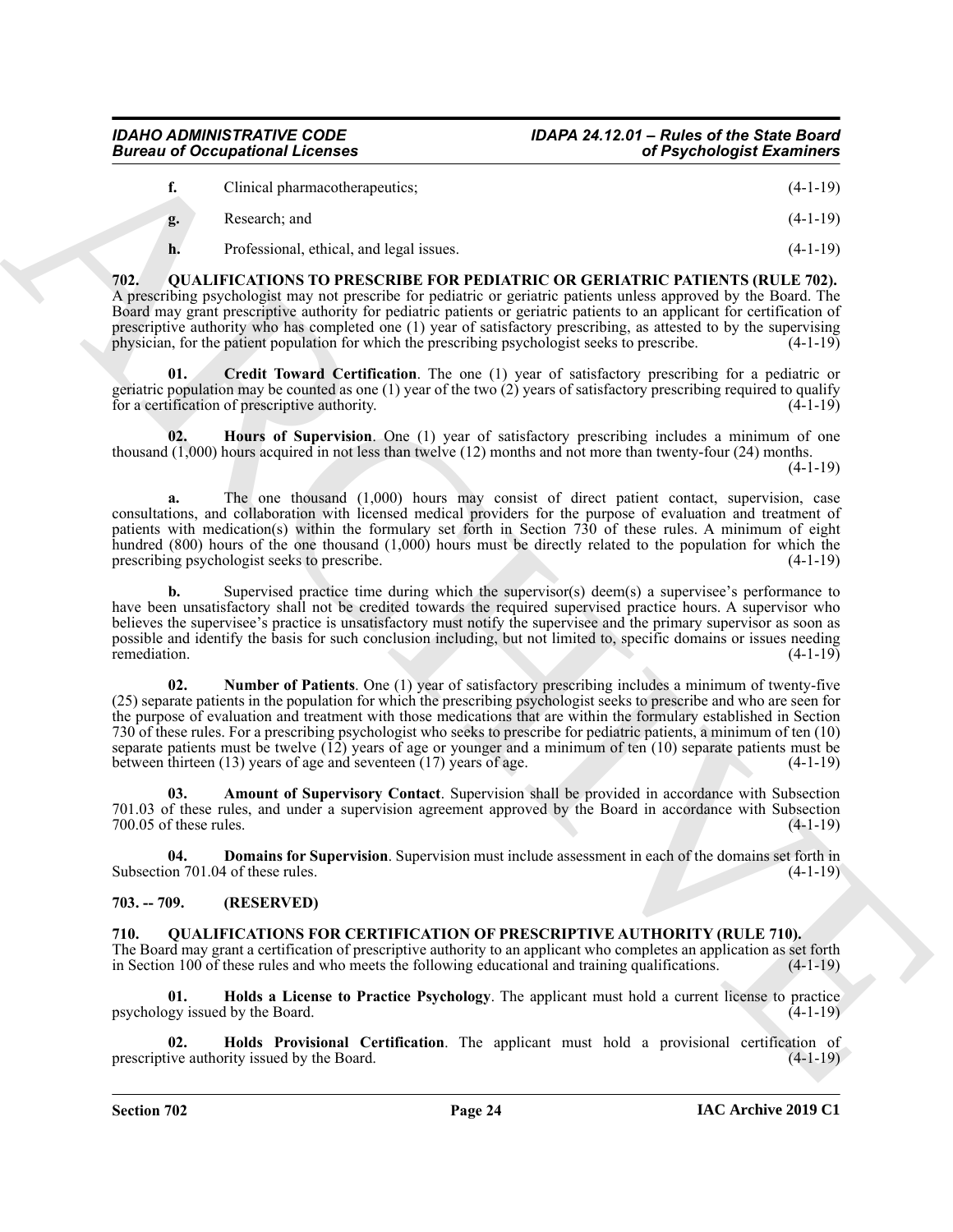<span id="page-24-2"></span>**03.** Supervision. The applicant must have successfully completed at least two (2) years of satisfactory prescribing under supervision that meets the requirements of Section 701 of these rules, as attested to by the supervising physician(s). (4-1-19) supervising physician( $s$ ).

#### <span id="page-24-0"></span>**711. -- 719. (RESERVED)**

#### <span id="page-24-3"></span><span id="page-24-1"></span>**720. STANDARDS OF PRACTICE FOR PRESCRIPTIVE AUTHORITY (RULE 720).**

A prescribing psychologist who issues a prescription for medication to a patient must collaborate with the patient's licensed medical provider and follow standards of practice as set forth in these rules. (4-1-19)

<span id="page-24-5"></span>**01. Licensed Medical Provider**. A prescribing psychologist may only prescribe medication to a patient who has a licensed medical provider. If a patient does not have a licensed medical provider, the prescribing psychologist must refer the patient to a licensed medical provider prior to prescribing medication. (4-1-19)

**a.** In the event a patient terminates the relationship with the patient's licensed medical provider, with whom the prescribing psychologist has established a collaborative relationship, and the patient declines to secure a new licensed medical provider, the prescribing psychologist must advise the patient that the prescribing psychologist cannot continue to psychopharmacologically manage the patient. (4-1-19)

**b.** The prescribing psychologist shall document that the psychologist has made every reasonable effort rage the patient to maintain or establish a relationship with a licensed medical provider. (4-1-19) to encourage the patient to maintain or establish a relationship with a licensed medical provider.

<span id="page-24-7"></span>**c.** In those cases, in which an abrupt discontinuation of a psychopharmacologic medication could represent a health risk or result in adverse effects, the prescribing psychologist, with concurrence from the previously established licensed medical provider, may prescribe the medication in a manner that is customarily recognized as a discontinuation regimen until the medication has been completely discontinued. The prescribing psychologist must<br>document the discontinuation regimen in the patient's medical records. (4-1-19) document the discontinuation regimen in the patient's medical records.

Given to Occupational Licenses<br>
(a) Specific distribution (a) Specific distribution (a) Specific distribution (b) and the specific distribution (a) Specific distribution (b) and specific distribution (b) and the specific **02. Release of Information**. A prescribing psychologist must obtain a release of information from the patient or the patient's legal guardian authorizing the psychologist to contact the patient's licensed medical provider. If the patient or the patient's legal guardian refuses to sign a release of information for the patient's licensed medical provider, the prescribing psychologist must inform the patient or the patient's legal guardian that the psychologist cannot treat the patient pharmacologically without an ongoing collaborative relationship with the patient's licensed medical provider. The psychologist must refer the patient to another mental health care provider who is not required to maintain an ongoing collaborative relationship with a licensed medical provider. (4-1-19)

**03. Initial Collaboration with Licensed Medical Provider**. Prior to prescribing medication, a prescribing psychologist must contact the patient's licensed medical provider as provided in these rules and receive<br>the results of the licensed medical provider's assessment. (4-1-19) the results of the licensed medical provider's assessment.

<span id="page-24-4"></span>**a.** The prescribing psychologist must inform the licensed medical provider of: (4-1-19)

i. The medication(s) the prescribing psychologist intends to prescribe for mental, nervous, emotional, behavioral, substance abuse, cognitive disorders; and (4-1-19)

ii. Any laboratory tests that the prescribing psychologist ordered or reviewed. (4-1-19)

**b.** The prescribing psychologist must discuss with the licensed medical provider the relevant indications and contraindications to the patient of prescribing the medication(s) that the prescribing psychologist intends to prescribe. (4-1-19)

**c.** The prescribing psychologist shall document the date and time of contacts with the licensed medical provider, a summary of what was discussed, and the outcome of the discussions or decisions reached.

 $(4-1-19)$ 

<span id="page-24-6"></span>**04. Ongoing Collaboration with Licensed Medical Provider**. After the initial collaborative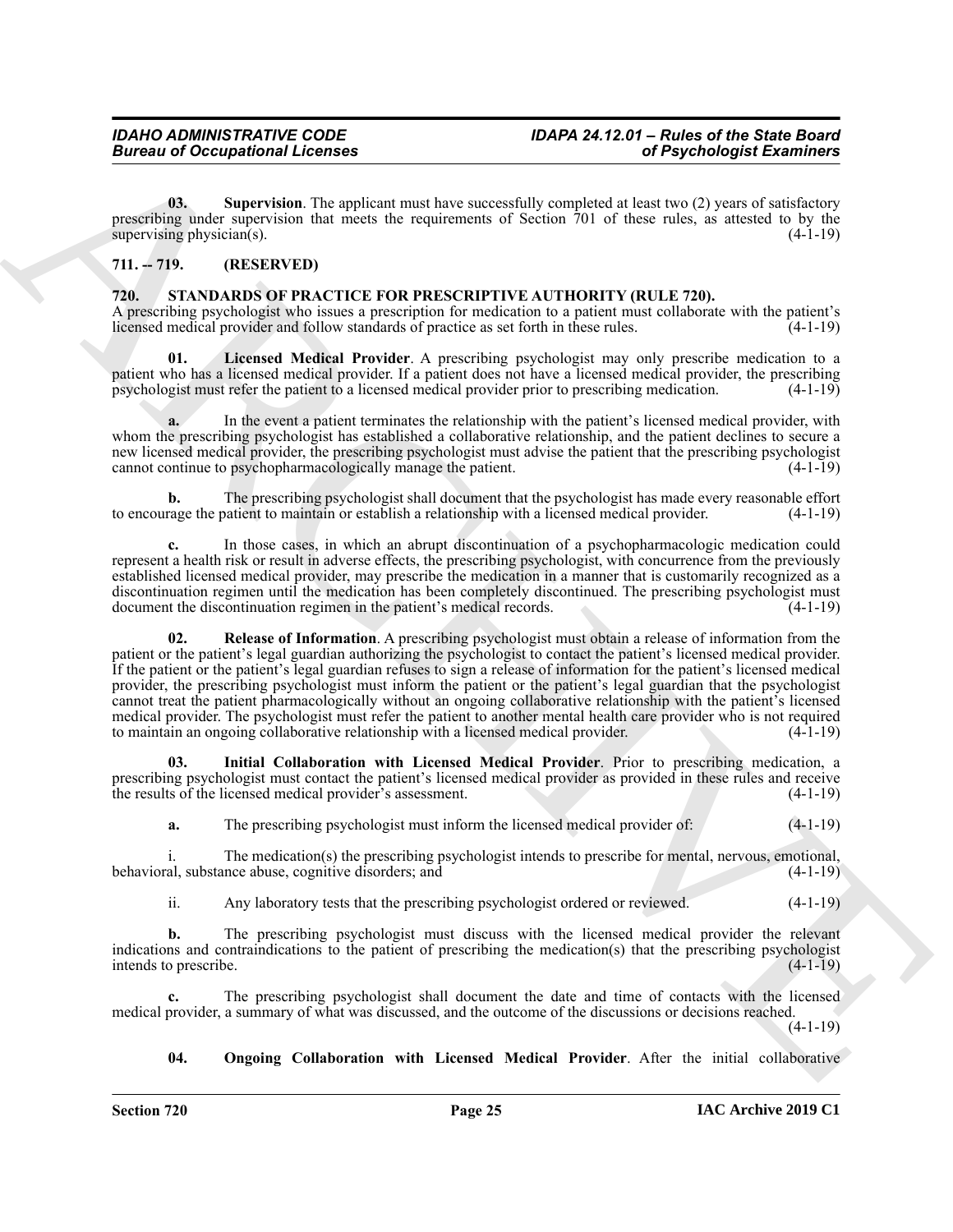## *IDAHO ADMINISTRATIVE CODE IDAPA 24.12.01 – Rules of the State Board*

relationship with the patient's licensed medical provider is established, the prescribing psychologist must maintain and document the collaborative relationship to ensure that relevant information is exchanged accurately and in a timely manner. At a minimum the prescribing psychologist must: (4-1-19)

**a.** Contact the licensed medical provider for any changes in medication not previously discussed with the licensed medical provider. (4-1-19)

**b.** Contact the licensed medical provider if and when the patient experiences adverse effects from medications prescribed by the psychologist that may be related to the patient's medical condition for which he or she is being treated by a health care practitioner. (4-1-19)

**c.** Contact the licensed medical provider regarding results of laboratory tests related to the medical care of the patient that have been ordered by the psychologist in conjunction with psychopharmacological treatment. (4-1-19)

**d.** Inform the licensed medical provider as soon as possible of any change in the patient's psychological condition that may affect the medical treatment being provided by the licensed medical provider. (4-1-19)

**e.** Request that as part of the collaborative relationship, the licensed medical provider inform the prescribing psychologist of any new medical diagnosis or changes in the patient's medical condition that may affect<br>the treatment being provided by the prescribing psychologist. (4-1-19) the treatment being provided by the prescribing psychologist.

**f.** Request that as part of the collaborative relationship, the licensed medical provider inform the prescribing psychologist of any psychotropic medications prescribed or discontinued by the licensed medical provider or other licensed medical provider, of which the licensed medical provider is aware, the dates of any subsequent changes in psychotropic medications prescribed by the licensed medical provider or other licensed medical provider, of which the licensed medical provider is aware, and the efforts to coordinate the mental health care of the patient as soon as possible. (4-1-19)

<span id="page-25-3"></span><span id="page-25-0"></span>**05. Disagreement between Prescribing Psychologist and Licensed Medical Provider**. If the licensed medical provider and the prescribing psychologist do not agree about a particular psychopharmacological treatment strategy, the prescribing psychologist must document the reasons for recommending the psychopharmacological treatment strategy that is in disagreement and must inform the licensed medical provider of that recommendation. If the licensed medical provider believes the medication is contraindicated because of a patient's medical condition, the prescribing psychologist shall defer to the judgment of the licensed medical provider and may not prescribe that psychopharmacological treatment strategy. (4-1-19)

Because of Occupation Licenses<br>
And the state is stated to the state of the state of the state of the state is a state of the state of the state of the state of the state of the state of the state of the state of the stat **06. Prohibited Agreements with Licensed Medical Providers**. A prescribing psychologist is prohibited from employing a licensed medical provider or entering into an independent contractor or similar contractual or financial relationship with a licensed medical provider with whom the prescribing psychologist collaborates, unless approved by the Board. The Board may grant an exception to this requirement on a case-by-case basis where the prescribing psychologist shows that such relationship is structured so as to prohibit interference with the licensed medical provider's relationship with patients, the licensed medical provider's exercise of independent medical judgment, and satisfaction of the obligations and responsibilities in Chapter 23, Title 57, Idaho Code, and these rules. (4-1-19) these rules.  $(4-1-19)$ 

<span id="page-25-2"></span>**Prescriptions**. All prescriptions issued by a prescribing psychologist shall comply with all and state laws, rules and regulations and these rules. (4-1-19) applicable federal and state laws, rules and regulations and these rules.

<span id="page-25-1"></span>**08. Emergencies**. If a prescribing psychologist determines that an emergency exists that may jeopardize the health or well being of the patient, the prescribing psychologist may, without prior consultation with the patient's licensed medical provider, prescribe psychotropic medications or modify an existing prescription for psychotropic medication previously written for that patient by that prescribing psychologist. The prescribing psychologist shall consult with the licensed medical provider as soon as possible. The prescribing psychologist must document in the patient's psychological evaluation/treatment records the nature and extent of the emergency and the attempt(s) made to contact the licensed medical provider prior to prescribing or other reason why contact could not be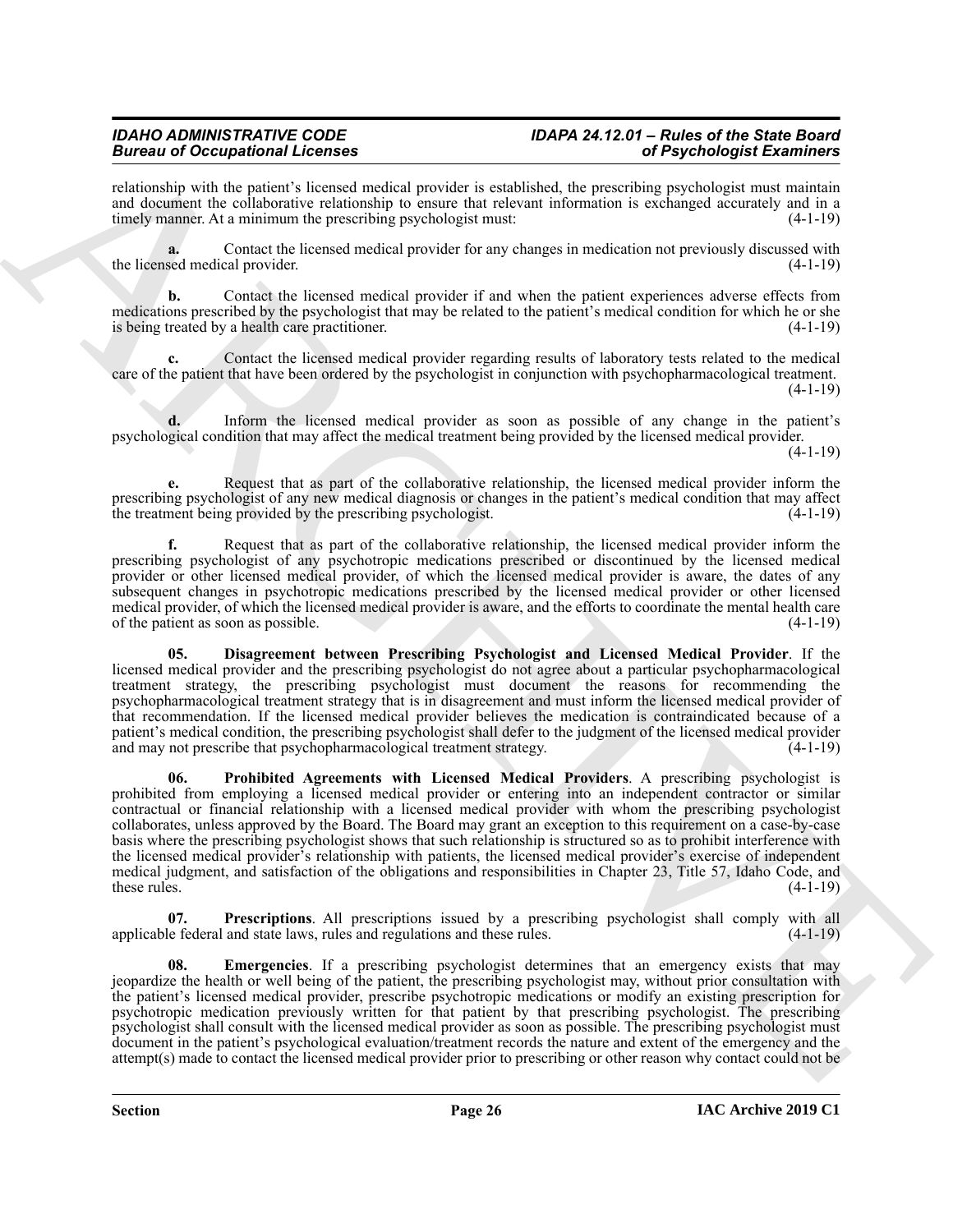<span id="page-26-7"></span>

made. (4-1-19)

**09. Disaster Areas**. If a prescribing psychologist is working in a declared emergency/disaster area, the on-site medical staff can serve as the evaluating licensed medical provider. (4-1-19)

#### <span id="page-26-0"></span>**721. -- 729. (RESERVED)**

#### <span id="page-26-4"></span><span id="page-26-1"></span>**730. FORMULARY (RULE 730).**

A prescribing psychologist may prescribe medications and controlled substances that are recognized in or customarily used in the diagnosis, treatment and management of individuals with mental, nervous, emotional, behavioral, substance abuse and cognitive disorders and that are relevant to the practice of psychology or other procedures directly related thereto under the following limitations. (4-1-19)

<span id="page-26-6"></span>**01. Prohibited Medications and Controlled Substances**. A prescribing psychologist may not prescribe: (4-1-19)

**a.** Any medication or controlled substance designated or included as a Schedule I controlled substance; or  $(4-1-19)$ 

<span id="page-26-5"></span>**b.** Any opioid. (4-1-19)

Given to a Distance term in the probability expected of the state of Psychological Examinos and<br>  $\pi$ -million and the state of the state of the state of the state of the state of the state of the state of the state of the **02. Disorders and Conditions**. A prescribing psychologist may not prescribe medication to treat a primary endocrine, cardiovascular, orthopedic, neurologic, gynecologic, obstetric, metabolic, hematologic, respiratory, renal, gastrointestinal, hepatic, dermatologic, oncologic, infectious, ophthalmologic, or rheumatologic illness or disorder. The provisions of this rule do not prohibit a prescribing psychologist from prescribing to treat a mental, nervous, emotional, behavioral, substance abuse or cognitive disorder that arises secondary to a primary physical illness, provided that the primary illness is being treated and the prescribing psychologist collaborates with the patient's licensed medical provider, as provided in these rules. (4-1-19)

#### <span id="page-26-3"></span><span id="page-26-2"></span>**731. -- 999. (RESERVED)**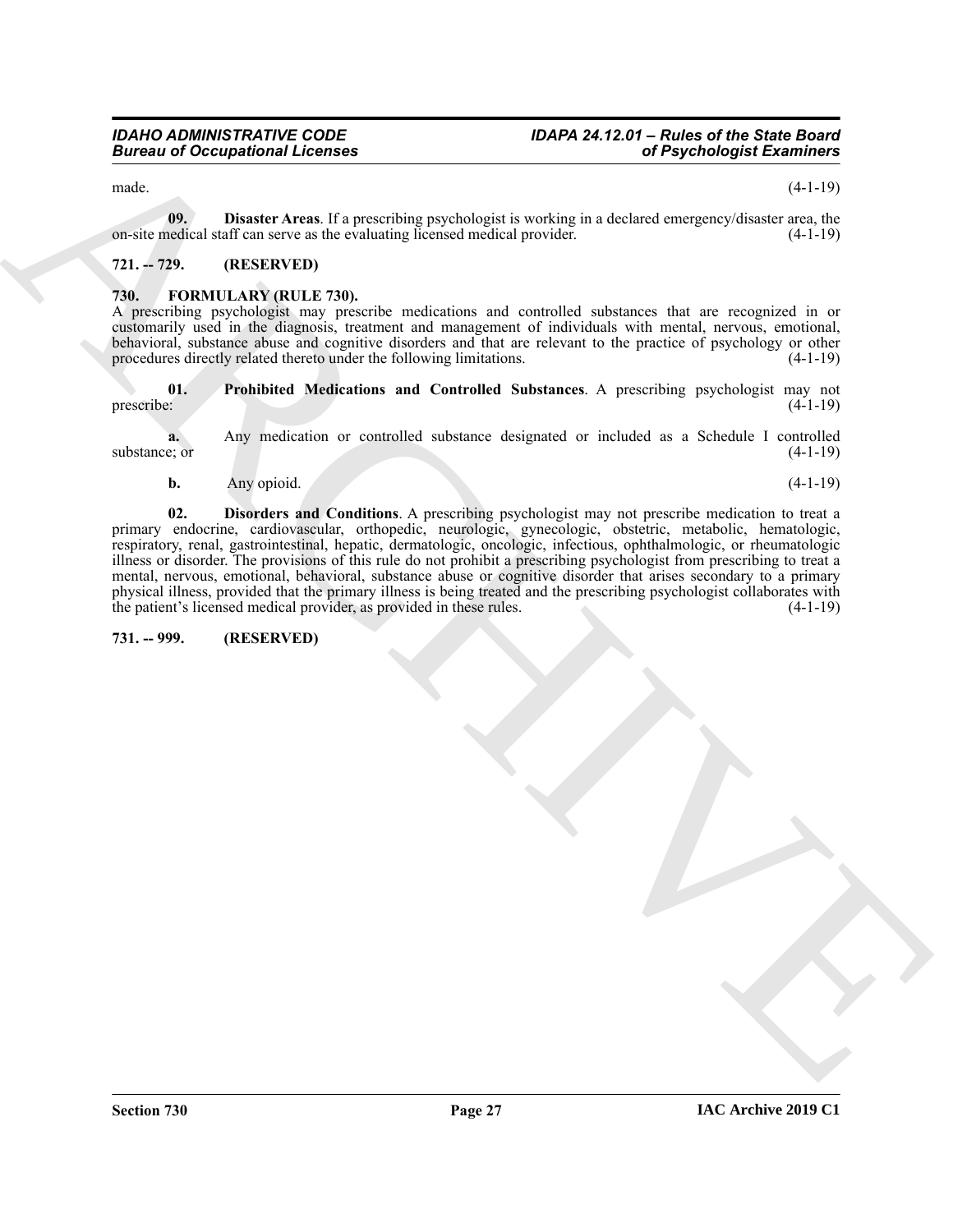## *Subject Index*

#### **A**

Address Of The Idaho Board Of Psychologist Examiners 3 Administrative Appeals 3 Application 4 Application Deadline Date 4 Applications Must Be Complete 4 Filing an Application 4 Lack of Activity 4 Supporting Documents 4

#### **C**

Code Of Ethics 8 Continuing Education Requirements For Relicensure In Psychology 9 Carryover of Continuing Education Hours 10 Certificates of Satisfactory Attendance & Completion 10 Licensees Who Do Not Fulfill the Continuing Education Requirements 10 Newly Licensed Individuals 10 Number of Hours Required 9 Professional Level of Continuing Education - Time Period Records Kept - Audit 10 Special Exemption 10

#### **D**

Definitions, IDAPA 24.12.01 3 Board 3 Bureau 3 Certificate of Professional Qualification 3 Collaboration or Collaborative Relationship 3 Controlled Substance 4 Drug 4 Geriatric Patient 4 Licensed Medical Provider 4 Medication 4 Mental, Nervous, Emotional, Behavioral, Substance Abuse & Cognitive Disorders 4 Pediatric Patient 4 Prescribing Psychologist 4 Supervising Physician 4 Discipline 8 Civil Fine 8 Costs & Fees 8

#### **E**

Educational & Credentialing Requirements For Licensure 14

[A](#page-2-10)ddition Of D. Alton [E](#page-11-2)ccel (a)  $\frac{1}{2}$  Archives (b)  $\frac{1}{2}$  Archives (b)  $\frac{1}{2}$  Archives (b)  $\frac{1}{2}$  Archives (b)  $\frac{1}{2}$  Archives (b)  $\frac{1}{2}$  Archives (b)  $\frac{1}{2}$  Archives (b)  $\frac{1}{2}$  Archives (b)  $\frac{1}{$ Authority and Primary Responsibility 15 Content of Program 15 Curriculum 15 Program Must Have an Identifiable Body 15 There Must be an Identifiable Training Faculty & a Psychologist Responsible for the Program 15 Training in Professional Psychology 14 Training Program 15 What the Program Must Include 15 Employment Of Unlicensed, Non-Exempt Individuals 21 Endorsement 6 Eligibility for Endorsement 6 Requirements for Endorsement 6 Endorsement For Certification Of Prescriptive Authority 7 Advisory Panel 7 Credit Toward Requirements 7 Holds a Current Certificate of Prescriptive Authority 7 Holds a Current License 7 Examination For Provisional Certification Of Prescriptive Authority 6 Date of Exam 6 Passing Score 6 Time & Place of Exam 6 Examinations 6 Failure of Exam 6 Passing Score 6 Time & Place of Exam 6 Waiver of Exam 6

#### Written Exam Required 6 **F**

Fees 5 Annual Renewal Fee 5 Annual Renewal Fee for Certification of Prescriptive Authority 5 Annual Renewal Fee for Inactive License 5 Annual Renewal Fee for Provisional Certification of Prescriptive Authority 5 Examination & Reexamination Fee 5 Examination & Reexamination in Addition to Application Fee 5 Fees are Non-Refundable 6 Original Application Fee for Certification of Prescriptive

Authority 5 Original Application Fee For Certification of Prescriptive Authority by Endorsement 5 Original Application Fee For Licensure by Endorsement/ Senior Psychologist 5 Original Application Fee For Licensure by Exam 5 Original Application Fee for Provisional Certification of Prescriptive Authority 5 Reinstatement Fee 6 Service Extender Annual Renewal Fee 5 Service Extender Application Fee 5 File Update Responsibility 5 Formulary 27 Disorders & Conditions 27 Prohibited Medications &

#### Controlled Substances 27 **G**

Guidelines For Approval Of Continuing Education Credits 10 Board Assessment of Continuing Education Activities 11 Continuing Education Credit 10 Credit for International, National & Regional Meetings of Psychological Organizations 11 Credit for Other Relevant Workshops, Licensed Psychologist Classes or Training Experiences 11 On-Line Education 11 Presentation of Papers 11 Self-Study, Lectures or Public or Professional Publications & Presentations 11 Teleconferences 11 Guidelines For The Supervision In The Education Of Psychologists 17 Category I - Psychologist in Training 17 Category II - Psychologist Under Supervision 18 General Provisions 17 Guidelines For Use Of Service Extenders To Licensed Psychologists 12 Conditions for Use of Service Extenders 13 General Provisions for Licensed Psychologists Extending Their Services Through Others 12